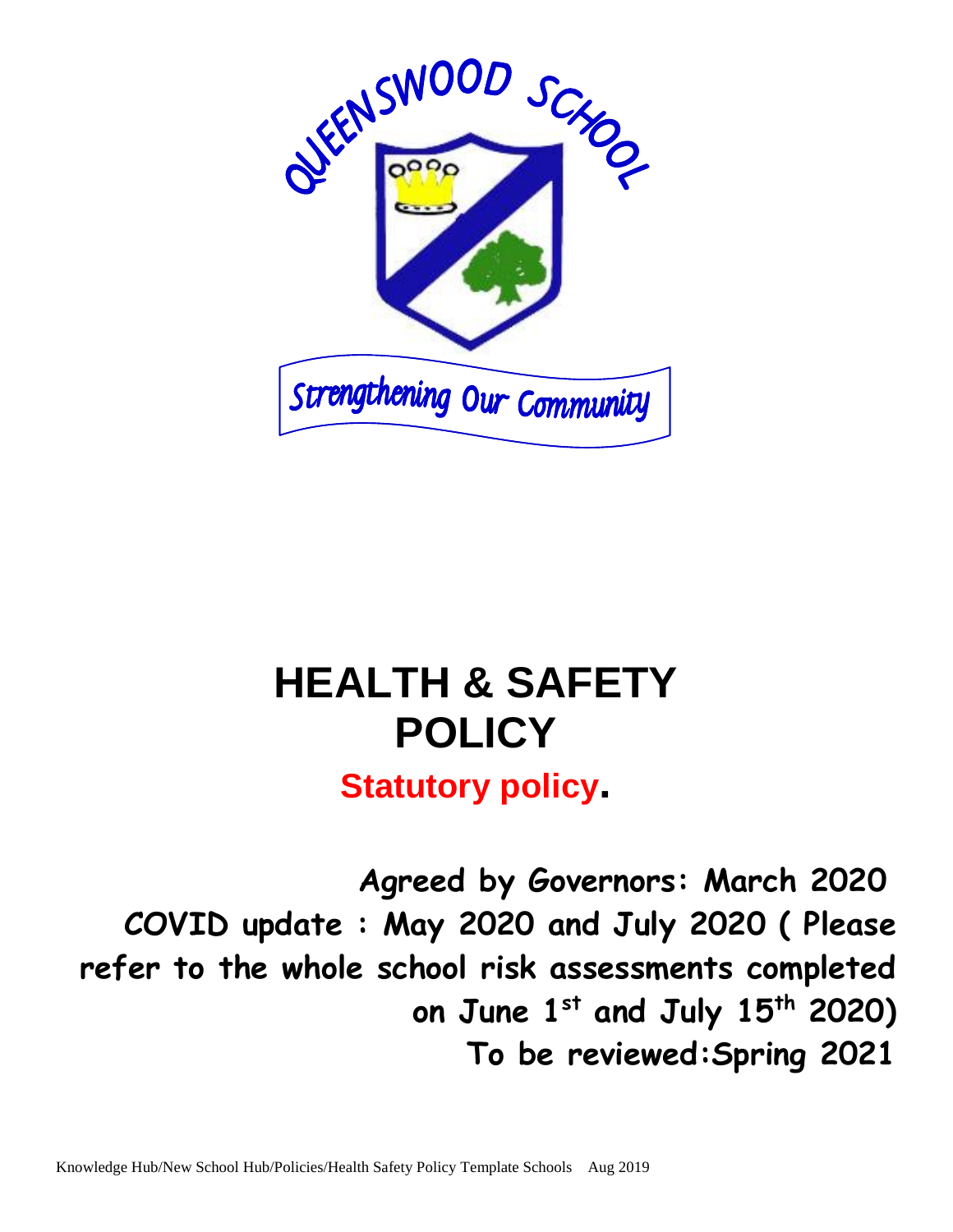#### **Key Points:**

**This Health and Safety policy is based on guidance from the Local Authority. It refers to the detailed advice available in the Education SharePoint knowledge hub.**

**This is an example of a typical policy. Each school should identify what is appropriate for their school.**

**Governors/Head teachers should identify those staff with Health and Safety responsibilities and ensure that these are set out in this policy.** 

**All staff should be able to access health and safety information and notify the Headteacher if they cannot.**

**In order to carry out the policy effectively, the School Governors and Headteachers will seek cooperation, through consultation and involvement of all employees; bring key parts of the policy to the attention of visitors; keep abreast of legislation and good practice, monitor performance on a regular basis and seek professional advice when necessary.**

## **1. SCHOOL HEALTH AND SAFETY POLICY STATEMENT**

The School Governors and Headteacher recognise their responsibility to provide a safe and healthy environment for staff, pupils, visitors, contractors at the premises and those affected by the school's activities elsewhere. The governors and Headteacher will, so far as is reasonably practicable, ensure a safe place of work and safe systems of work.

In order to implement this policy the Governors and Headteacher undertake, so far as is reasonably practicable, to:-

- seek the co-operation, through consultation and involvement, of all employees with a view to implementing the requirements of the Health and Safety at Work Act 1974, and associated legislation;
- maintain all places of work, including the means of access and exit from such places, in a safe condition and ensure that work equipment and systems of work are maintained to be safe and without risks to health;
- provide and maintain facilities and arrangements for the welfare of employees and pupils, including adequate provision for first aid treatment;
- ensure safety and the absence of risks to health and damage to the general environment in connection with the use, handling, storage, transport and disposal of articles and substances, and to provide appropriate personal protective equipment where necessary.
- bring to the attention of all employees, pupils, volunteers, visitors, and contractors, at the school premises, their responsibilities with regards to their own safety and the safety of others who may be affected by their acts or omissions. This will involve the provision of an initial induction and further information, training and supervision as is necessary;
- identify then eliminate or reduce by controls, dangers which exist at the place of work through risk assessment and bring such hazards to the attention of employees and others who may be affected. This will include procedures for use in the event of a serious risk or imminent danger such as a fire.

In addition the Governors and Headteacher will: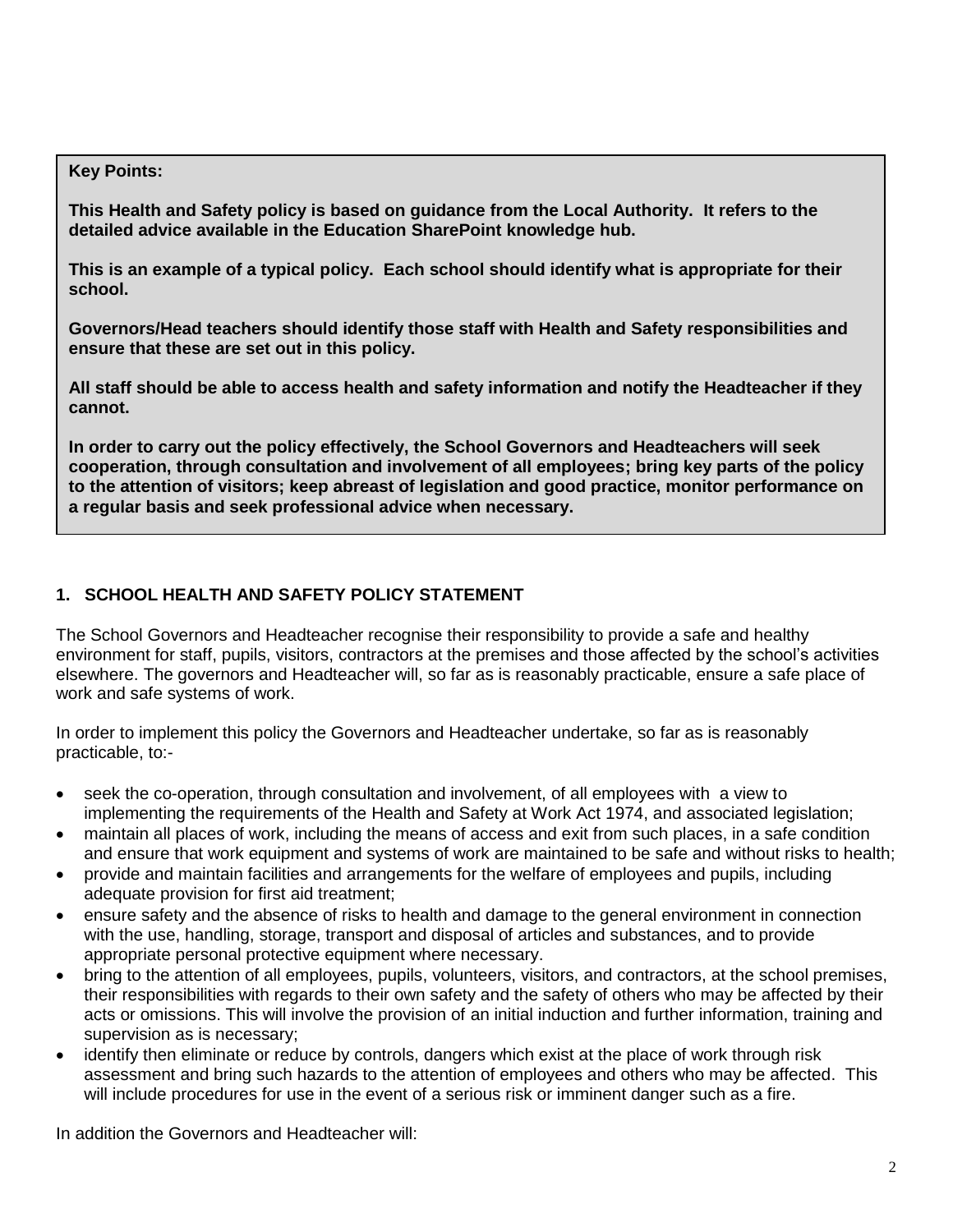- keep abreast of legislation and best practice by ensuring that adequate and appropriate advice is provided by persons competent in health and safety matters;
- allocate sufficient resources to ensure effective safety management;
- monitoring health and safety performance on a regular basis and keep necessary records;
- bring this policy statement and relevant safety arrangements to the attention of all employees and, as appropriate, other persons affected by the school's activities,
- review and amend this policy statement, organisation and arrangements as often as necessary.

This statement of policy was approved by the Governing Body at their meeting on:-

| Signed: | (Chairperson) |
|---------|---------------|
|         | (Headteacher) |
| Date:   |               |

#### **2. KEY PERSONNEL WITH HEALTH AND SAFETY RESPONSIBILITIES**

| <b>TITLE</b>                         | <b>NAME</b>                                   |
|--------------------------------------|-----------------------------------------------|
| <b>Chair of Governors</b>            | Paul Dyson                                    |
| <b>School Governors</b>              | <b>Andrew Murray</b>                          |
|                                      | <b>Marie Stephens</b>                         |
| Headteacher                          | Lee Ferriday                                  |
| <b>School Business Administrator</b> | <b>Marie Stephens</b>                         |
| <b>School Teaching Staff</b>         | Elizabeth Willoughby                          |
|                                      | <b>Alison Melville</b>                        |
|                                      | <b>Melanie Buttery</b>                        |
|                                      | <b>Katie Russell</b>                          |
|                                      | Georgie Harries                               |
|                                      |                                               |
| <b>Teaching Assistants</b>           | <b>Tina Houlston</b><br>Julie Doody           |
|                                      | <b>Tina Marshall</b><br>Vera jones            |
|                                      | <b>Mandy Growcott</b><br><b>Hilary Harris</b> |
|                                      | <b>Toni Caines</b><br>Jagjit Sanghara         |
|                                      | Ashley Jones<br><b>Catrina Lowe</b>           |
|                                      | Lisa Batchelor<br><b>Sarah Gomez Williams</b> |
|                                      |                                               |
|                                      |                                               |
| Lunch time supervisor                | Louise Neeson                                 |
| School Health and Safety Coordinator | Lee Ferriday                                  |
| Cleaner                              | Julie Doody                                   |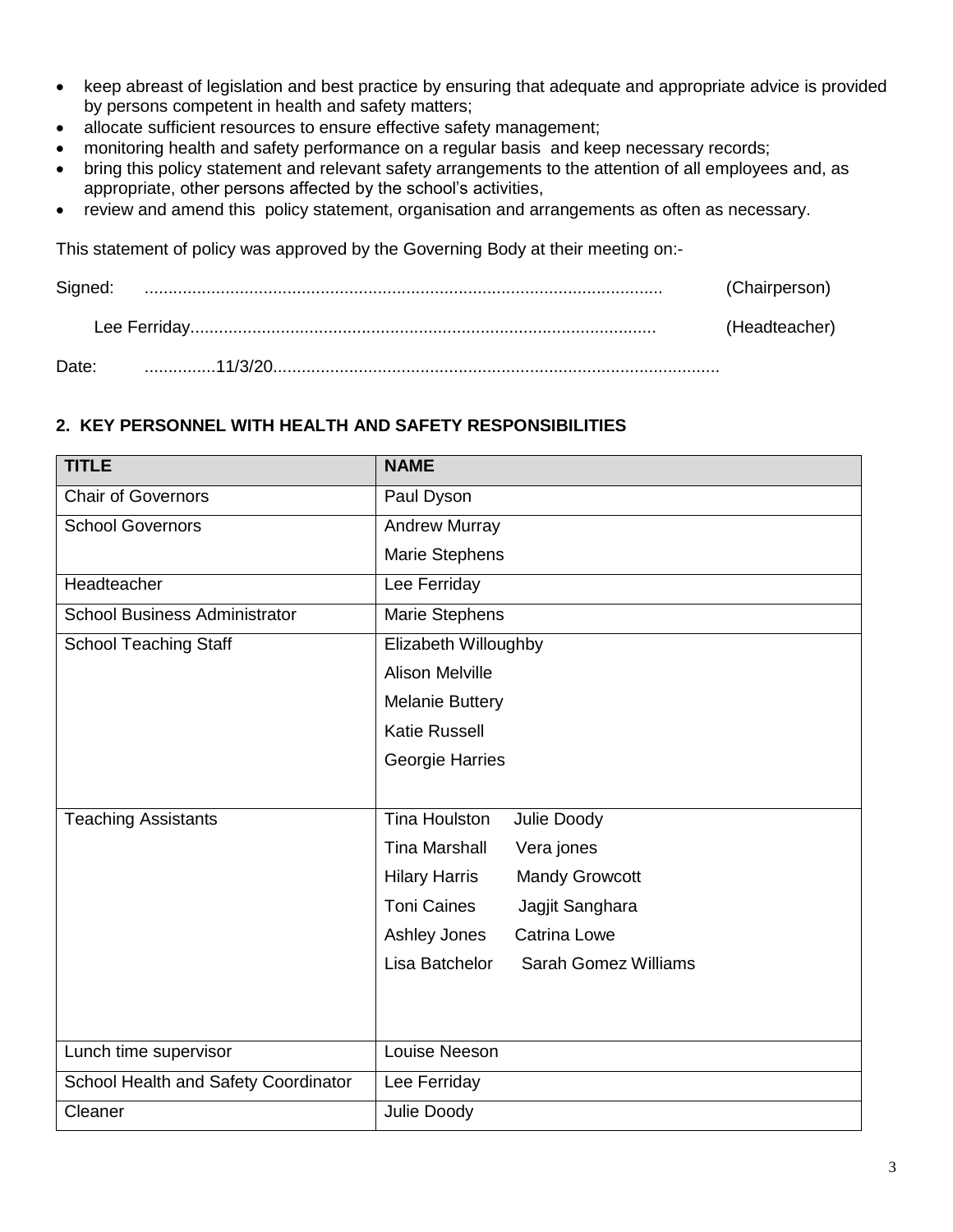| Administrator                      | Marie Stephens                       |
|------------------------------------|--------------------------------------|
| Site Manager/ Caretaker            | <b>Paul Butter</b>                   |
| Governors                          | <b>Andrew Murray</b><br>Lee Ferriday |
| <b>Health and Safety Committee</b> | <b>Marie Stephens</b>                |

#### **Health, Safety and Welfare Advice and Training**

| Internal Health & Safety<br>Health and Safety Advisor for Schools - Donna Irish | 01952 383627<br>01952 381817 |
|---------------------------------------------------------------------------------|------------------------------|
| Internal Health and Safety Training                                             | 01952 383627                 |
| <b>Fire Control/Emergency Evacuation</b>                                        |                              |
| Fire Safety Officer (Shropshire Fire & Rescue Service)                          | 01743 260200                 |
|                                                                                 |                              |
| Fire Risk Assessments (BiT)                                                     | 01952 380934                 |
| Resilience Manager - Alan Boyd                                                  | 01952 381932                 |
| Deputy Fire/Emergency Co-ordinator Lee Ferriday                                 |                              |
|                                                                                 |                              |

Fire Marshals:.. Marie Stephens

## **Reporting and Recording of Accidents etc**

Persons nominated for overseeing the recording and notification of accidents, near misses, violent incidents, diseases and dangerous occurrences. Lee Ferriday and Marie Stephens

#### **First Aid**

Certificated First Aiders: Mandy Growcott Catrina Lowe Jagjit Sanghara Melanie Buttery Tina Houlston Ali Melville Forest school First Aider- Ali Melville

Paediatric First Aiders:

Tina Houlston

Mandy Growcott

Catrina Lowe

Louise Neeson

Elizabeth Willoughby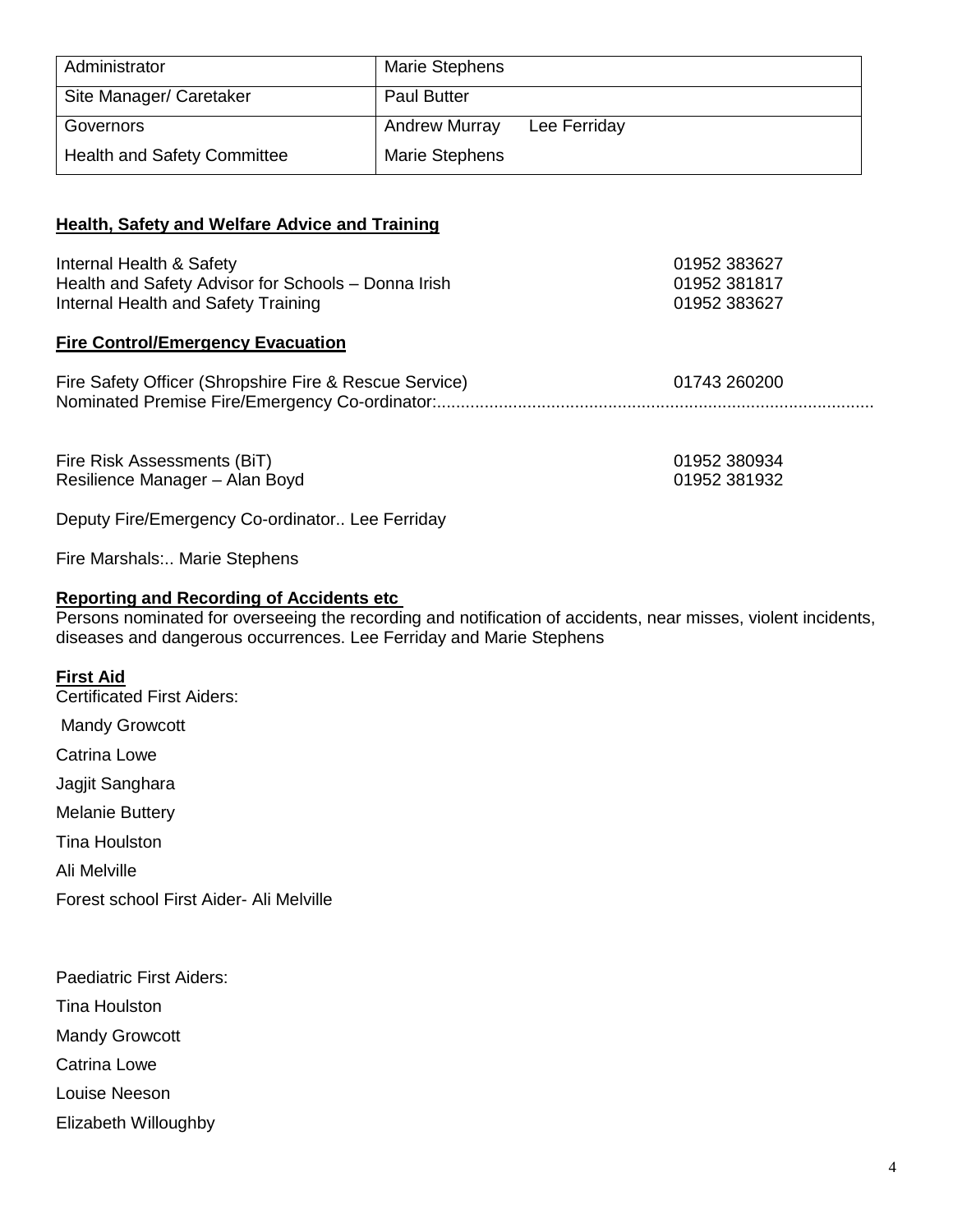Tracey Ricketts Jagjit Sanghara Melanie Buttery Ali Melvile

## **Educational Visits Co-ordinator (EVC)**

Elizabeth Willoughby

# **Asbestos and Legionnaires Coordinator: Paul Green**

#### **Portable Electrical Appliance Testing Nominated Co-ordinator:** Marie Stephens

**Control of Substances Hazardous to Health Assessment Co-ordinator (COSHH)** Marie Stephens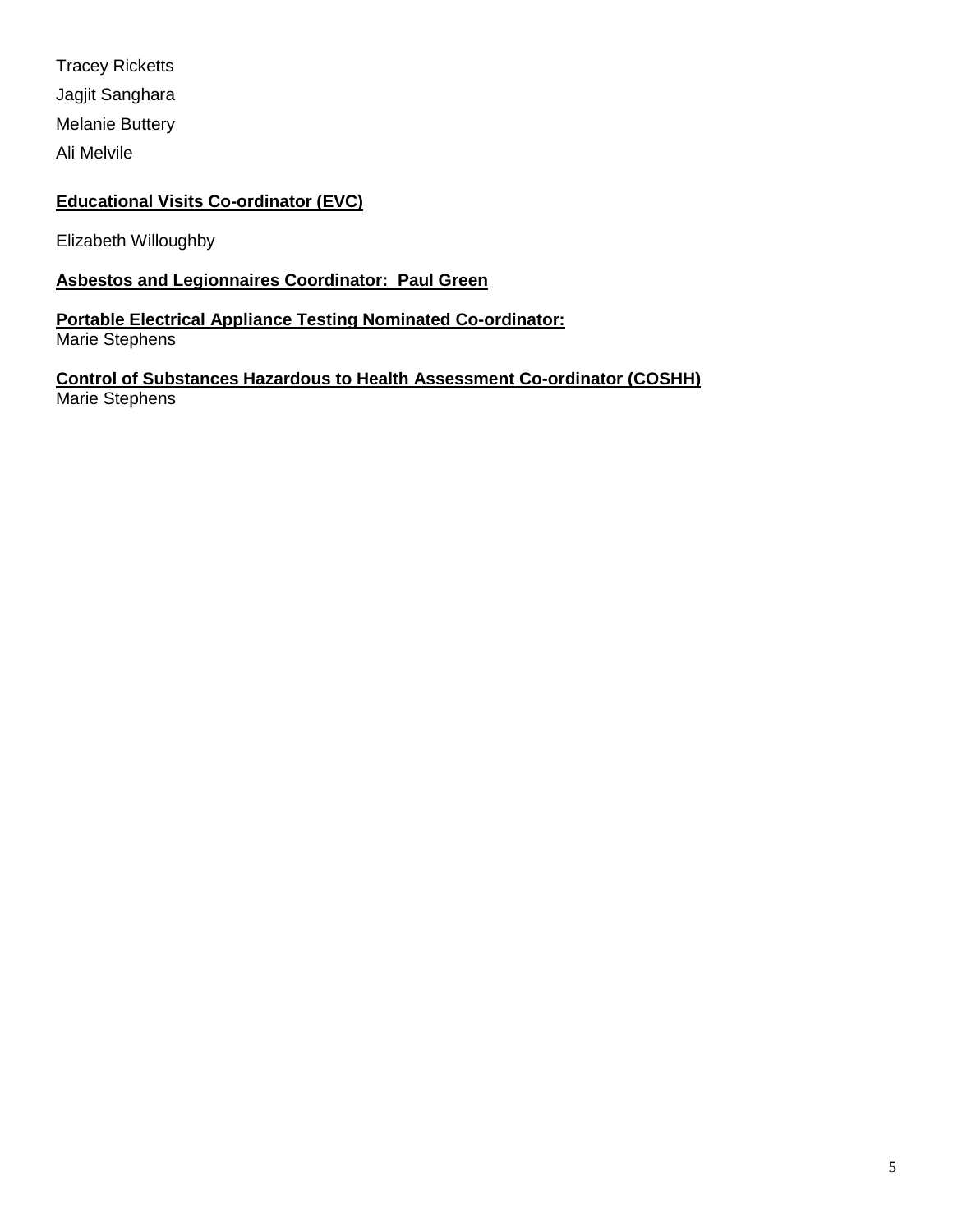# **Organisational Chart**

Consultant Head teacher ( 0.8 full time)

Deputy Head teacher

Teacher - EYFS manager (UPS3 plus TLR payment protection until August 2021)

Teacher- SEN co-ordinator (UPS3 plus )

SENCO (with SEN payment) (With teaching responsibility)

- 1.5 Classteachers ( Main scale)
- 1 Higher Level Teaching Assistant
- 1 Learning mentor
- 6 Teaching Assistants
- 1 School Administrator 30 hours
- 1 Office Apprentice
- 5 Lunchtime Supervisors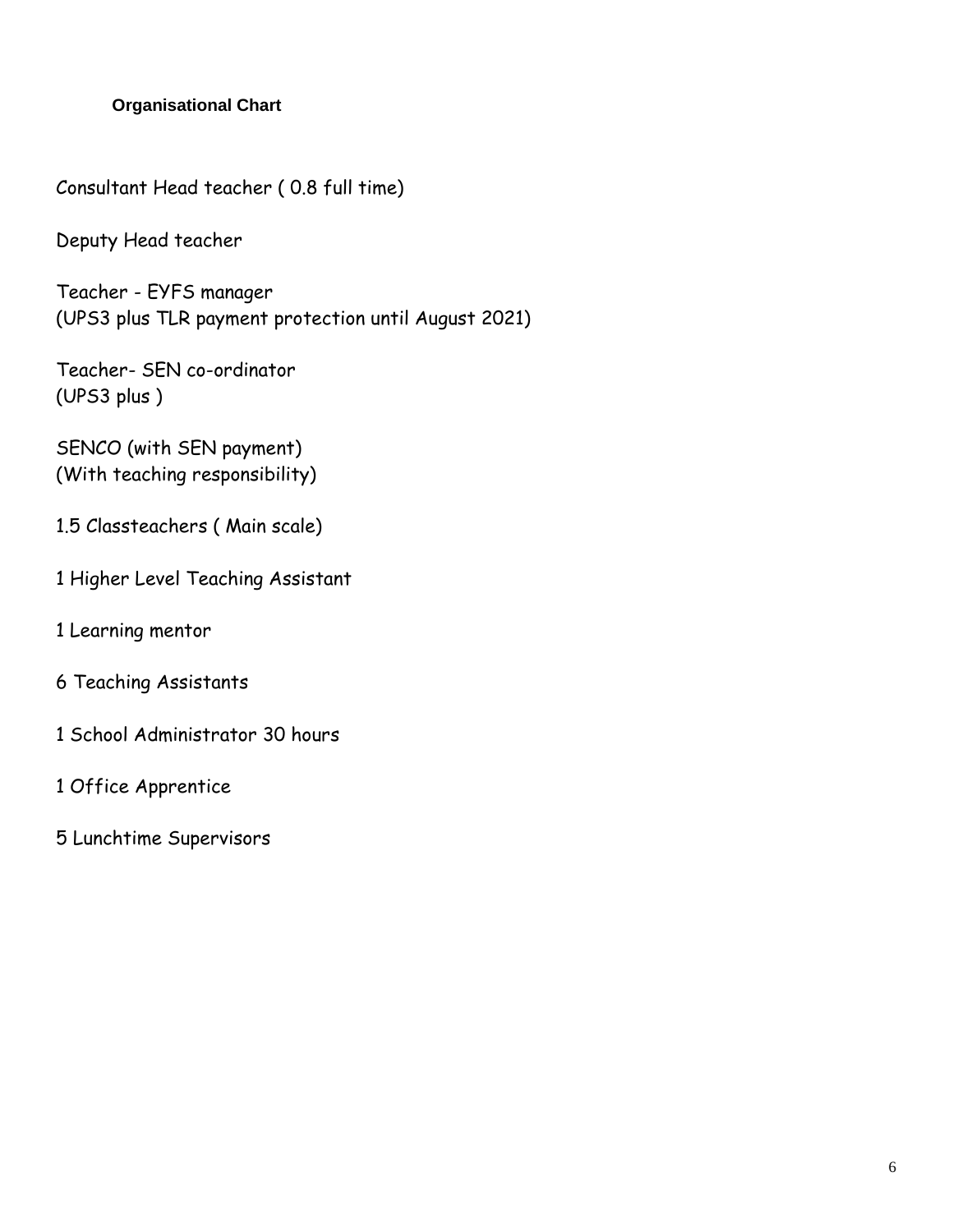# **3. RESPONSIBILITIES OF NOMINATED PERSONNEL**

## **3.1 School Governors**

- will be responsible in conjunction with the Headteacher to ensure formulation, reviewing and subsequent amendment to the School Health and Safety Policy.
- will ensure the Health and safety Policy is translated into effective action at all levels within the school
- will ensure that the school complies with Health and Safety Legislation and that Codes of Practice and Guidance are followed to ensure safe working practices
- will ensure that Health and Safety is put on the agenda of every main governor's meeting
- in liaison with the Headteacher, will ensure that professional, competent health and safety advice is available
- in liaison with the Headteacher, will ensure that there is a nominated Health and Safety Coordinator appointed for the school premises
- will make adequate financial provision for enabling the policy to be put into effect
- will ensure the effectiveness of the policy and the safety performance of the school is monitored on a regular basis
- will ensure the health and safety policy is amended whenever necessary
- will promote a positive culture and an interest in health and safety matters throughout the school
- will ensure that the Fire Risk Assessment is reviewed annually in conjunction with the Headteacher
- will ensure the Asbestos Management Plan is completed on receipt of the Asbestos Survey Report in conjunction with the Headteacher

## **3.2 The Headteacher**

- will be responsible for the implementation of the Health and Safety Policy and will liaise with the Governors to ensure full compliance with all its requirements
- will appoint key personnel to take responsibility for operational health, safety and welfare issues
- will periodically review the policy and draft amendments to it whenever necessary
- will monitor the safety performance and take such steps as may be necessary to improve performance
- will ensure that all employees have access to a copy of the school's health and safety policy and are aware of their responsibilities.
- will ensure that effective channels of communication and consultation with staff and safety representatives are maintained
- will be responsible for facilitating the necessary health and safety training for staff, in order for them to undertake their work safely
- will ensure that suitable and sufficient assessments of risks to the health and safety of all persons on the school premises or affected by school activities are carried out and that risks are controlled by effective and proportionate means. The assessments are recorded, together with the significant findings of the assessment and highlight any employees identified as being especially at risk
- will promote a positive culture and an interest in health and safety matters throughout the school
- will ensure that appropriate staff liaise with subject advisers and health and safety officer/coordinator on health and safety matters
- will make recommendations for improvement and present an annual report on Health and Safety to the Governing Body.
- will be responsible for dealing with visits from the Health and Safety Executive and other enforcing agencies.
- will be responsible for ensuring that the Fire Risk Assessment has been completed and is reviewed at least annually
- will be responsible for ensuring that the Asbestos Survey Report is reviewed on receipt from Development, Business & Employment and an Asbestos Management Plan is completed and reviewed annually.
- will be responsible for ensuring that there is liaison with key partners that have a building responsibility on matters of health and safety relating to electricity, gas, water supplies, waste disposal, safe access of pedestrians and vehicles, building regulations and planning;
- will be responsible for ensuring that health and safety repairs and necessary emergency work required to ensure the health and safety of staff, pupils and others are undertaken;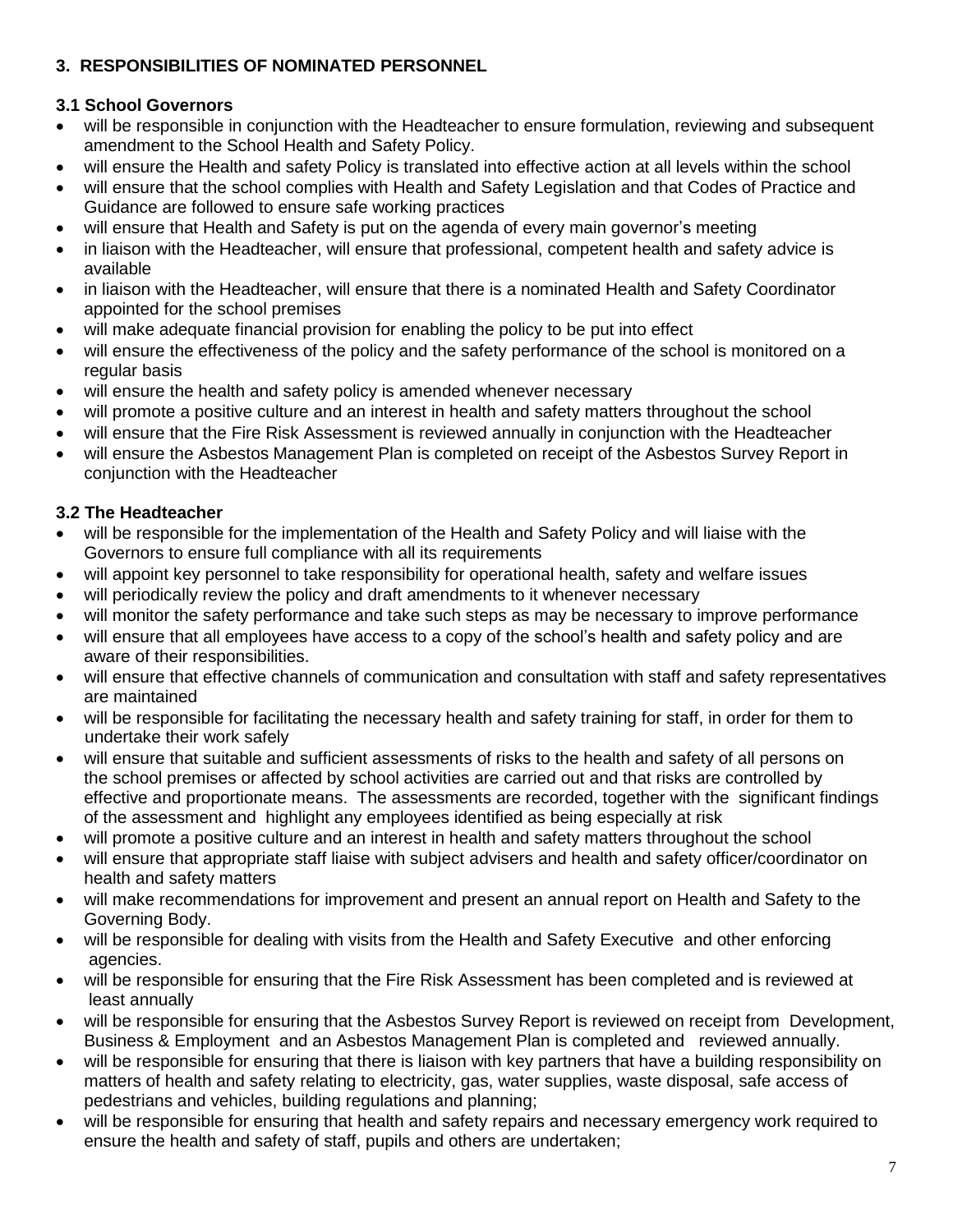will be responsible for ensuring that plans, schedules and other data relating to the maintenance and building alterations as they affect health and safety issues are maintained;

# **3.3 The School Health and Safety Co-ordinator**

- will encourage a positive approach to accident prevention and the health and safety of staff, pupils and others on the school premises and affected by school activities
- will carry out investigations as deemed necessary, periodically inspect the premises and activities in order to determine whether the law is being complied with and whether adequate standards of health, safety and welfare are being achieved
- will ensure that effective measures are in place to deal with and prevent emergencies, this includes the organisation of periodic fire drills and all necessary checks to safety equipment (Fire Extinguishers, First Aid Kits, Electrical Equipment etc) working with the School Administrator/Business Manager
- will ensure that all staff regularly check the electrical leads and plugs of the equipment they use. A system to report any defects e.g. a defects book must be set up so that defective equipment can be taken out of use and repaired by a competent person. The Cleaner in charge will be responsible for checking electrical items of cleaning equipment
- will liaise with and seek advice, guidance and support from outside Health and Safety Advisers (e.g. Internal Health and Safety Adviser), Enforcement Authorities (Health and Safety Executive and Environmental Health Officers, The Fire Prevention Officer, etc) when necessary.
- will ensure that they understand current legislation affecting health, safety and welfare of staff, pupils and others.
- will identify health and safety repairs and put into operation as necessary emergency work required to ensure the health and safety of staff, pupils and others;
- will maintain plans, schedules and other data relating to the maintenance and building alterations as they affect health and safety issues;
- will liaise with as above on matters of health and safety relating to electricity, gas, water supplies, waste disposal, safe access of pedestrians and vehicles, building regulations and planning;
- will ensure that vehicles belonging to the school are maintained in a safe condition.

# **3.5 Teaching Staff**

- will take reasonable care of their own health and safety and that of the pupils and others who may be affected by what they do;
- will co-operate with school management on matters of health and safety and will not interfere with or misuse anything provided in the interest of health and safety;
- will observe the additional safety precautions needed if they teach in laboratories, workshops or other potentially hazardous areas and be aware of specific guidelines and specialist publications from bodies such as the CLEAPPS, DATA, the Association of Science Education and AFPE ( Association of Physical Education)
- will promptly report all accidents, dangerous occurrences and potentially dangerous practices and situations to Management\Health and Safety Coordinator etc. as appropriate.

# **3.6 Support Staff**

- will take reasonable care of their own health and safety and that of the pupils and others who may be affected by what they do
- will co-operate with school management on matters of health and safety and will not interfere with or misuse anything provided in the interest of health and safety
- will promptly report all accidents, dangerous occurrences and potentially dangerous practices and situations to the Headteacher\delegated senior member of staff\line manager.

# **4. GOVERNORS HEALTH AND SAFETY COMMITTEE**

## **Terms of Reference – Premises**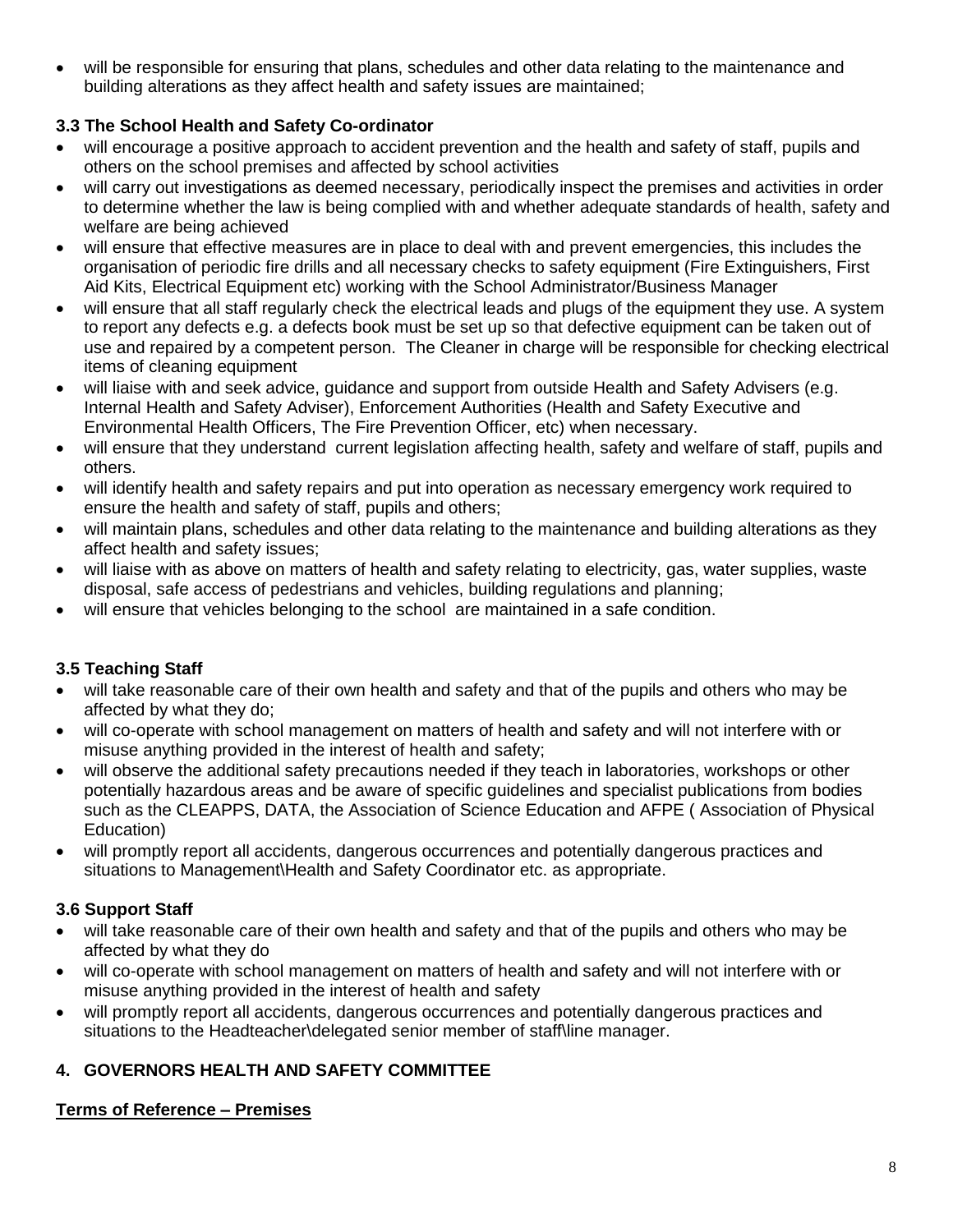- 1. To monitor the state of repair of the school buildings, including the effective management of asbestos (if any) on the premises.
- 2. Through the head, to liaise with the school's building surveyor or other adviser over repairs and maintenance work to be undertaken each year.
- 3. Through the head, to take any action required to carry out repairs in an emergency.
- 4. To consider and recommend to the governing body any proposed improvement projects.
- 5. To be responsible for the safe management, co-ordination, progress and successful completion of any self-help projects approved by the governing body.
- 6. To recommend to the governing body a lettings policy for the school, to keep this under review, including lettings charges and any proposals or requirements for insurance cover.

## **Terms of Reference – Health and Safety**

- 1. To prepare a health and safety policy and recommend it to the governing body. Keep the policy under review and to recommend to the governing body such amendments as may be necessary. In the case of Community and Voluntary Controlled Schools the Telford & Wrekin Council Health and Safety Policy applies, but the school's own arrangements to implement the policy still need to be drawn up and approved by the governing body.
- 2. To monitor the application and effectiveness of the health and safety policy.
- 3. To recommend to the governing body procedures for implementing the health and safety policy and then to ensure, by means of periodic checks and reports, that those procedures are followed. Procedures for dealing with a wide variety of health and safety issues have already been provided by Telford & Wrekin Council, including those for Educational Visits and Journeys and these should be adopted and monitored.
- 4. To recommend to the governing body a school security procedure that addresses the security of pupils and staff as well as the protection of buildings and property. Review this regularly and make recommendations where appropriate.
- 5. To make arrangements and establish any necessary procedures to ensure the school site is kept free of litter and refuse.
- 6. Through the head, to undertake the annual health and safety audit and to report to the governing body including recommended priorities for action.
- 7. With the head draft a documented emergency plan for the school for approval by the governing body.
- 8. To consider and recommend to the governing body suitable arrangements to ensure safeguarding and the promotion of the health, welfare and inclusion of pupils.

#### **Membership**

- The school has a health and safety committee formed of 2 .Governors and the Headteacher (ex officio).
- Members of the committee shall be appointed annually at the autumn term meeting of the Governing Body.
- The committee shall appoint its own chair at its first meeting in each academic year.
- The Headteacher, any teacher Governor, or anyone else employed at the school appointed to the committee shall not be chair.
- In the event of a vacancy arising on the Committee, a successor shall be appointed by the Governing Body at its next meeting following receipt of the resignation.
- The Governing Body will appoint the Clerk who shall not be the Headteacher.

#### **Quorum**

The quorum for any meeting shall be 3 . members.

## **Meetings**

The Committee will meet at least two times a year to fulfil its responsibilities and to meet any prescribed deadlines.

Meetings of the committee shall be called by the clerk to the committee and seven days notice will be given with an explanation of the purpose of the meeting.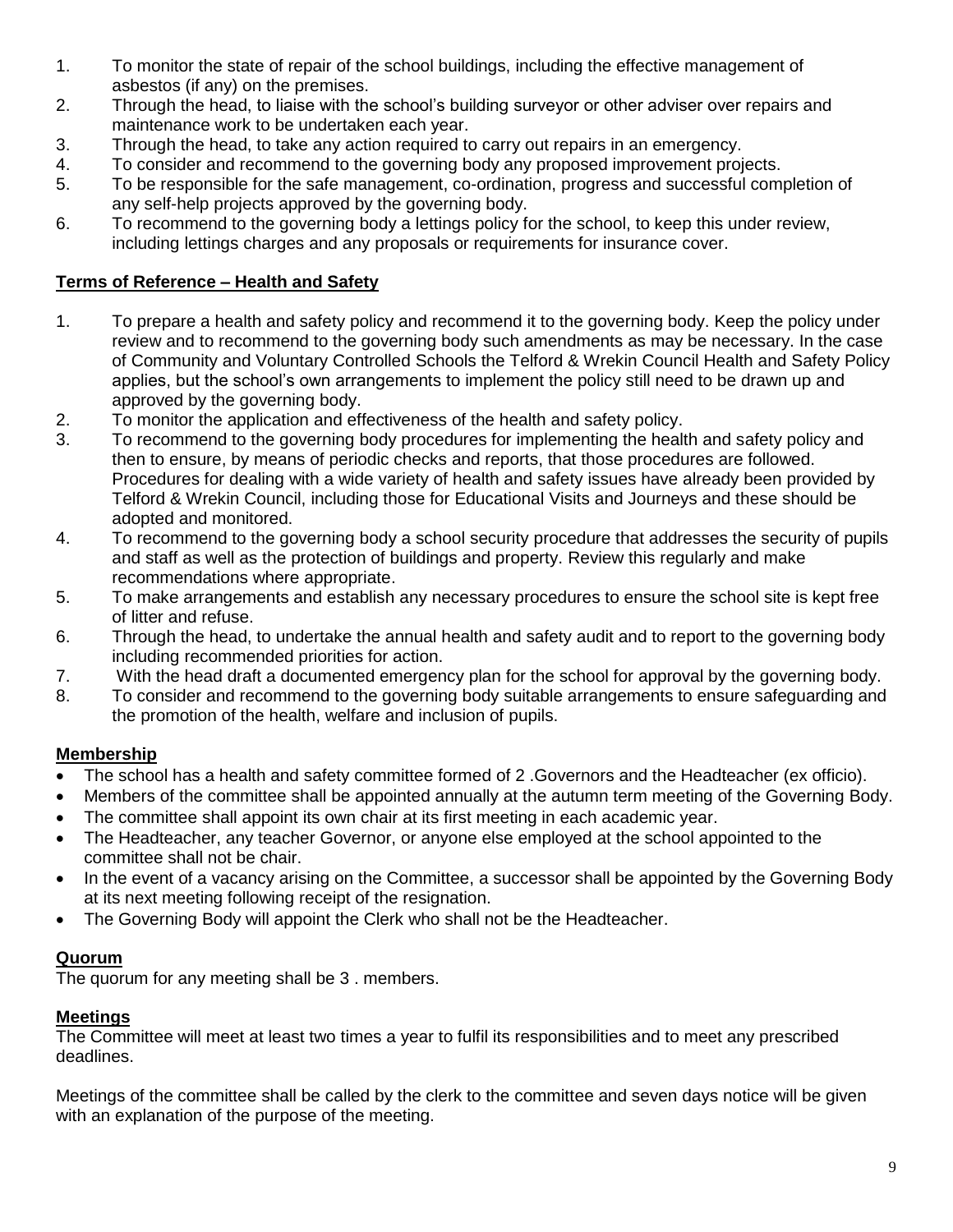## **HEALTH AND SAFETY WILL BE AN AGENDA ITEM AT EACH GOVERNOR MEETING**

#### **6. SCHOOL HEALTH AND SAFETY POLICY ARRANGEMENTS**

#### **6.1 Access on to and exit from the school site**

The school premises is organised in such a way as to ensure that pedestrian and restricted traffic can circulate in a safe manner. Signs and lines have been put in place for designated parking e.g. staff, visitors. Barriers are in place to control the risk of children coming into contact with vehicles when walking along the foot paths on site.

Letters will be sent to parents/carers/guardians to inform them of the procedures at the beginning of the term and whenever necessary to ensure that they only park in the appropriate bays and do not block the entrances. Parents/carers/guardians are responsible for their children until handed over at the classroom doors.

During the COVID19 outbreak, parents/carers have been made aware of changes to drop off and pick up points. Signs and markings ensure 2m social distancing rules can be met.

#### **6.2 Accidents, Incidents and Near Misses and Accident Reporting**

If there is any uncertainty to what needs reporting staff can contact the Internal Health and Safety Advisor for advice and support 01952 383627. Staff should be aware that in the event of a serious accident/injury the Health and Safety Advisors may need to investigate the incident. Therefore it is advisable to take witness statements and photos of the site of the incident as soon as possible while it is still fresh in everyone's mind. All accidents/incidents arising out of work activity should be reported on MyView the Council's employee recording system, as soon as possible (within 5 working days) so that action can be taken to prevent a recurrence (incidents include violence). But remember any serious incident needs to be reported to the internal health and safety team immediately.

Also see section 6.10 for recording minor injuries and first aid treatment.

#### **Reviewing accidents**

An analysis of the accident reports and near-misses will be undertaken at intervals and considered by both school management and the Governors' Committee with Health and Safety Responsibilities for consideration of further action.

#### **STAFF must be aware of the following:**

- Parents are advised of incidents in writing by means of a note where deemed necessary. Details of the injury, time and date must be included, this is essential for head injuries. Parent slips are kept by the accident book in the administrator's office.
- Information about children's allergies are readily accessible to staff and supply teachers on the register sheet.

#### **6.3 Asbestos**

Staff will be made aware of the areas in the school where there is known to be asbestos. This is to ensure they understand how it is being managed and what to do in the event that they notice that it is becoming damaged.

Staff will be made aware that they must not disturb areas where there is known asbestos. If there are any concerns they must contact the Headteacher and/or Site Manager.

The Asbestos Survey is kept in reception and will be brought to the attention of all contractors whose work will or could disturb the fabric of the building. The school specific Asbestos Management plan is located in the front of the survey.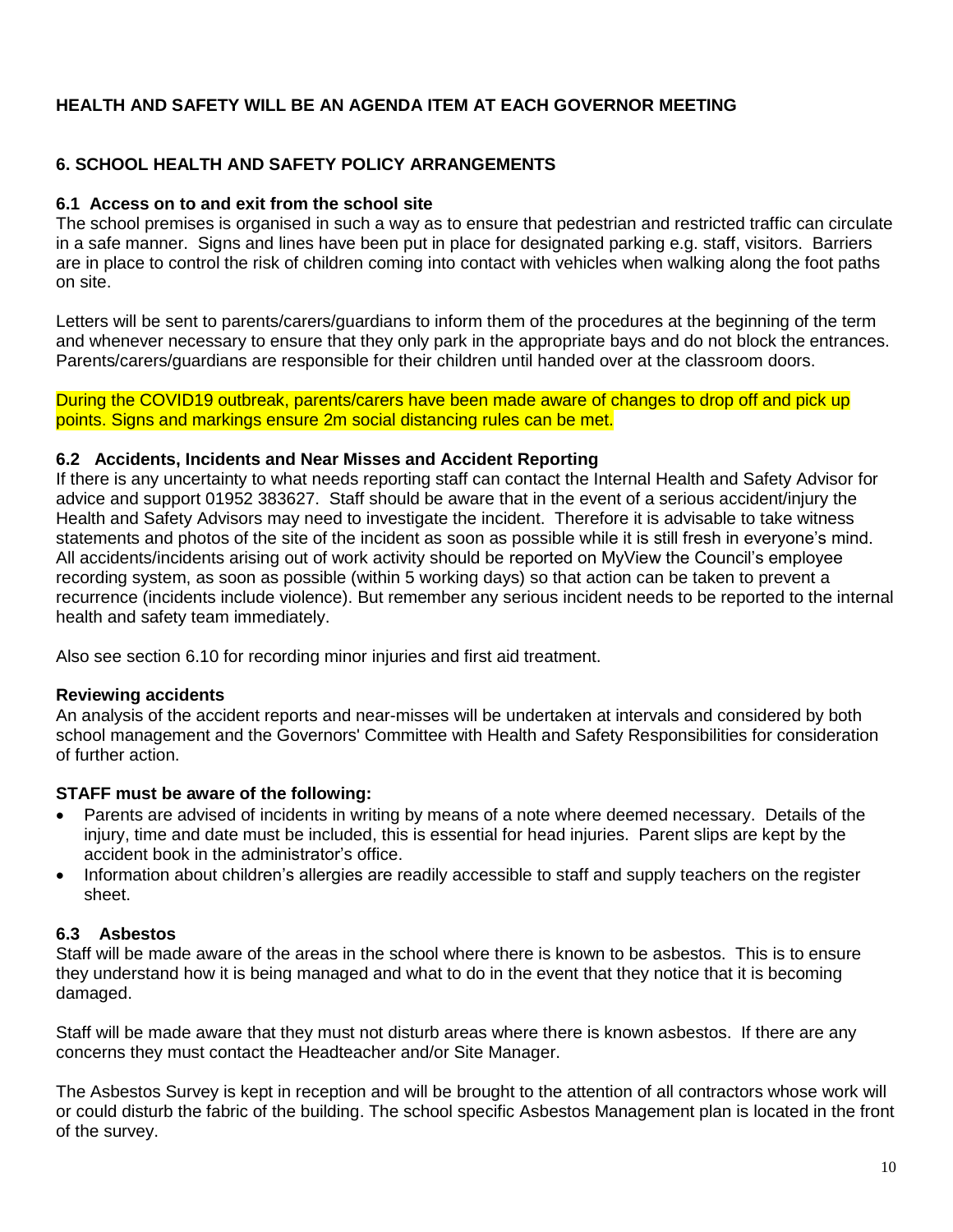## **6.4 Bad Weather Contingency Plans**

Site staff will be responsible for ensuring the site remains in a safe condition and will produce a risk assessment for gritting the site during icy and snowy conditions. Staff must stick to the agreed routes during icy/snowy conditions because some areas may not have been gritted. Staff will be notified of these areas and/or they will be cordoned off.

## **6.5 Chemical and Substance Safety**

#### **NO SUBSTANCES WILL BE USED OR GENERATED WITHIN THE SCHOOL UNLESS AN ASSESSMENT OF THE RISKS THAT THEY PRESENT HAS BEEN MADE.**

Whenever the school intends to use, or create a substance that could be a risk to the health of staff, pupils and others, the School's COSHH Assessment Co-ordinators (named in section 2) will:

- identify and control these substances, minimising the risk of exposure to staff and others.
- ensure staff are aware that certain substances are hazardous to health. Wherever possible these will be taken out of use. Where substitution proves to be impracticable then a full COSHH risk assessment will need to be carried out and documented. Paper copies of these documents will be available in the school office. m
- ensure all users are informed, trained and instructed in the safe use of these substances and have access to the COSHH assessments.
- ensure staff know that they are to read labels and instructions, practise sensible, safe working habits and follow and understand the emergency procedures.
- ensure equipment is used as instructed.
- ensure personal protective equipment/clothing is available and used when required (See Section 6.17 PPE.) All staff must be aware that they have a responsibility for reporting hazards, potential hazards and "near misses" to the Headteacher or if not available, Business Manager/administrator

#### **6.6 Computers**

Staff who use computers, including laptops, for 1 hour or more at any one time during their working day must undertake a workstation risk assessment.

Speak to the Administrator who will be able to give you a copy of the self assessment and run through the procedure. If any changes or equipment are required that cannot be resolved directly by the user then report back to your Headteacher who will see if it is appropriate to order the equipment e.g. screen riser, foot rest etc. Further advice can be obtained from the Internal Health and Safety Advisor.

#### **6.7 Confidential Counselling Service**

Telford & Wrekin Council provides a confidential counselling service for all employees. Governors commend the use of this service to staff. Staff can find out more details via Occupational Health.

#### **6.8 Contractors**

All contractors working on the school premises are to report to the school office prior to starting work. They must be shown the relevant part of the asbestos survey and sign the ASBESTOS SIGNATURE SHEET to indicate that they will be expected to operate within the guidelines set to avoid disturbance of asbestos

For extensive work or high risk jobs the contractor must comply with the recommendations and procedures issued by Telford & Wrekin Council and current health and safety legislation. Close liaison between the Council representative and contractors must be maintained.

The procedure for this type of work will be agreed prior to work commencing and amended during the work activity as necessary especially when there are unforeseen developments.

Queenswood school has carried out a full risk assessment of contractors operating on site during the COVID 19 outbreak, as part of the Coranavirus (Covid19) Risk Assessment Action plan which will be shared with any contractors should work need to be carried out during this period.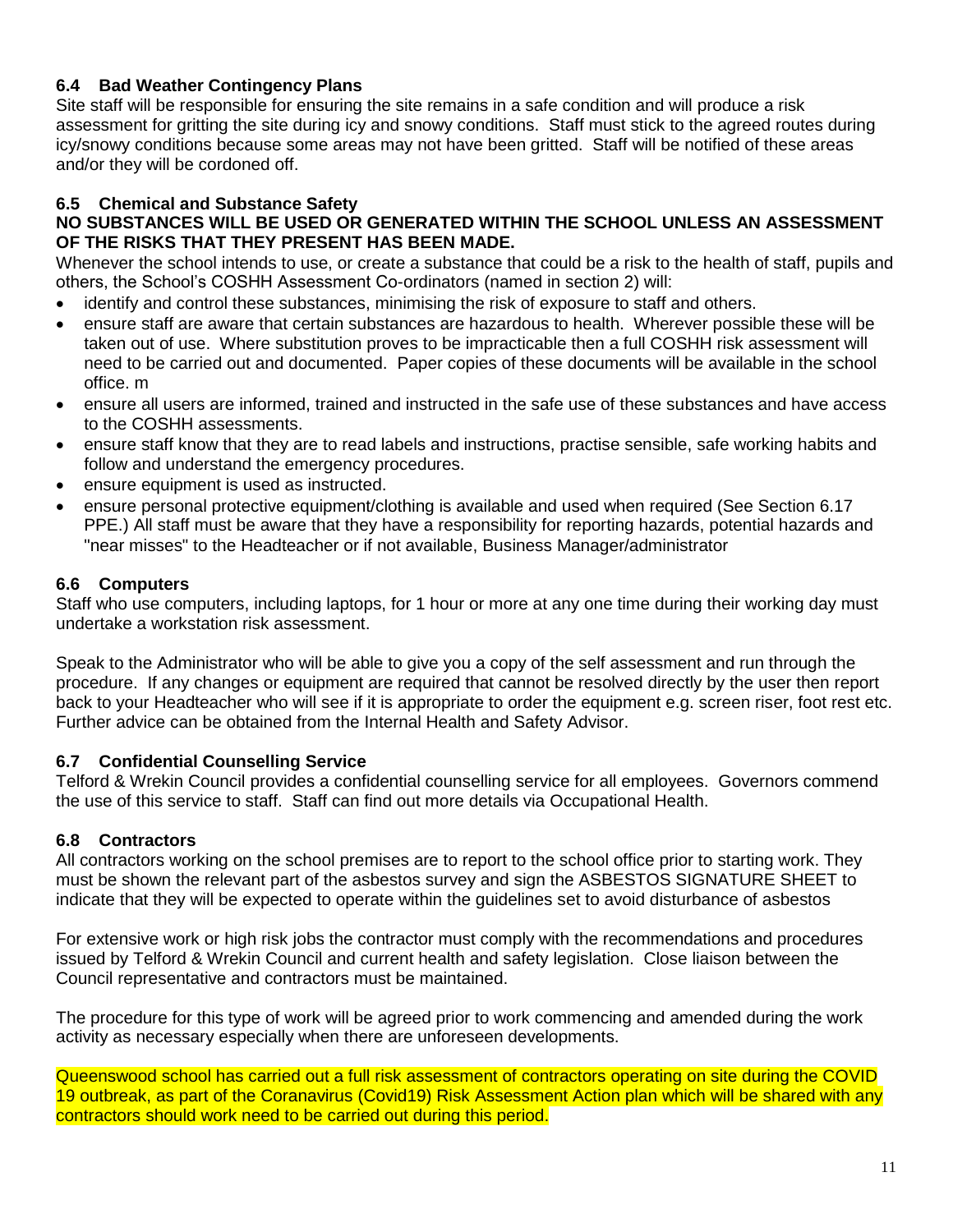## **6.8.1 School safety arrangements regarding contractors**

Telford & Wrekin Council requires contractors included on their approved list to be CHAS registered or registered by another of the other Safety Schemes in Procurement. This provides a measure of confidence in the contractor's ability to manage health and safety. Schools should select contractors from the approved list wherever possible.

Once a competent contractor has been appointed the school will:

- discuss with the contractor details of current relevant issues, supported by documentation where necessary;
- require the contractor to provide method statements, permits to work etc., as applicable;
- seek confirmation that the contractor agrees to work in accordance with the School's Health and Safety Policy and arrangements, and the health and safety requirements that are laid down in the contract;
- clarify the responsibility for provision of first aid and fire fighting equipment and the procedures to be followed in the event of emergency;
- obtain details of articles and hazardous substances intended to be brought onto site, including any arrangements for safe transportation, handling, use, storage and disposal;
- obtain details of plant and equipment brought onto site, including arrangements for storage, use, maintenance and inspection;
- agree key points of contact, arrangements for communication during work, including arrangements for reporting problems or stopping work in cases where there is a serious risk
- agree arrangements for suitable working times and segregation of school activities from the contractors work areas;
- seek confirmation that all workers are suitably qualified and competent for the work

#### **6.8.2 School safety arrangements regarding contractors for schools that do not buy back into Telford and Wrekin**

Health and safety legislation place explicit duties on people arranging construction work, to ensure that the contractors are competent to carry out the works that they have been employed to do

Once a competent contractor has been appointed the school will: (See Section 6.8.1 above)

## **6.9 Fire Safety and Emergency Evacuation**

**The Fire Risk assessment is in the** Fire Safety file in the school office. This is reviewed on an annual basis unless there are significant changes before this. An assessment on the risks of fire is carried out by the Administrator and the Head. As a result of the assessment, if any additional precautions are identified as necessary the school will implement these as a matter of priority.

Notices setting out emergency evacuation procedures are displayed at key points around the school and in every classroom

Emergency exit doors and routes are kept clear at all times and not obstructed at any time. All fire doors are kept permanently unlocked while the premises are in use.

The Fire and Evacuation procedures have been updated for during the COVID19 outbreak to ensure that 2m social distancing can be maintained in the event of an emergency.

Paul Green checks all firefighting and detection equipment to ensure that is present in the correct locations and has been subject to a service check within the last 12 months. In addition, there is an annual check of all fire extinguishers by Churches Fire.

The fire alarms are tested weekly by Paul Green and emergency lighting monthly. Records are kept in a log in the school office.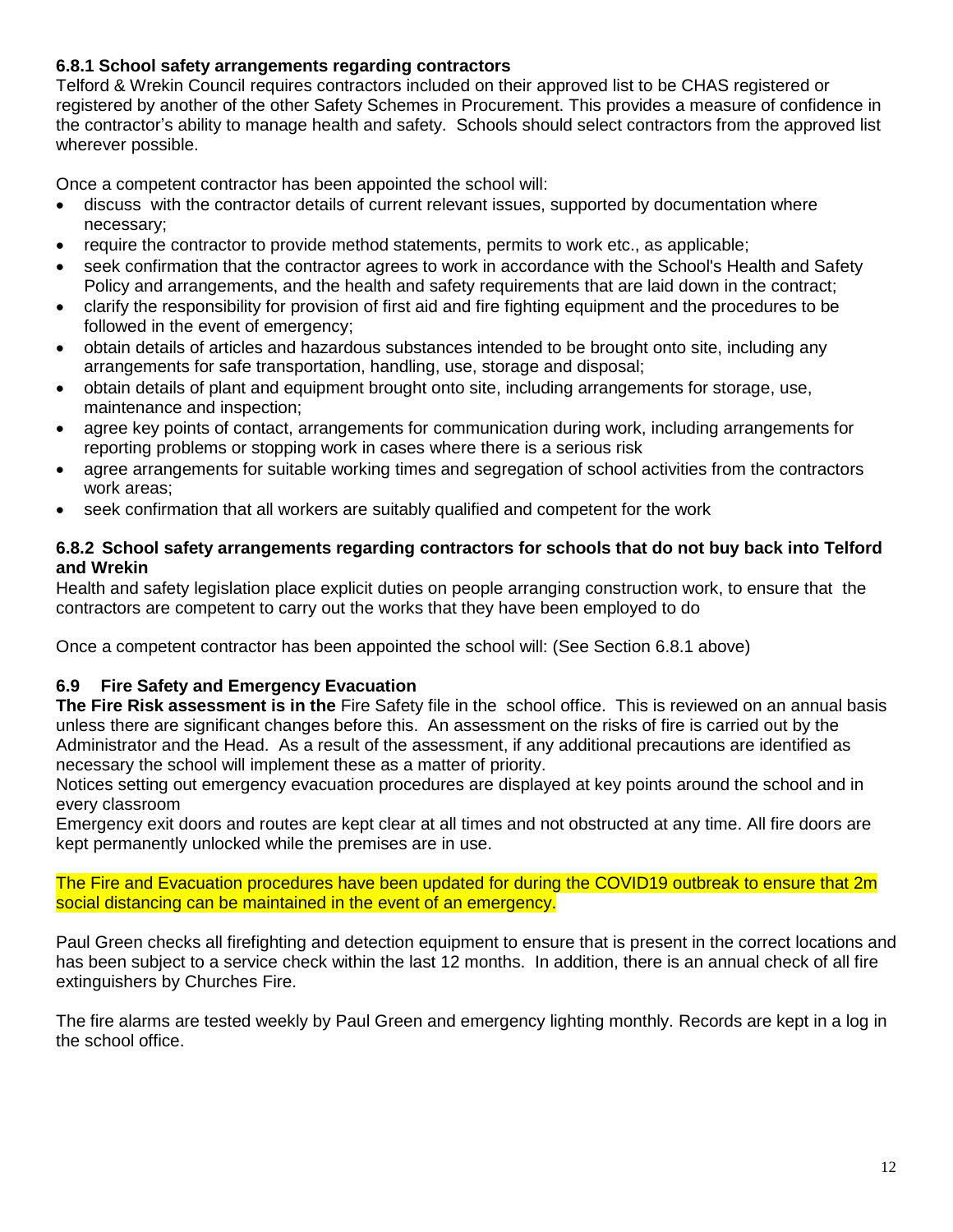**Notices around school have the following information. (Signs should comply with Health and Safety (Signs and Signal) Regulations 1996)**

**FIRE ALARM / BOMB THREAT INSTRUCTIONS: IF YOU DISCOVER A FIRE Press the fire alarm nearest to where you are:**

- **1. The alarm will sound.**
- **2. Pupils and staff will walk out of school by the nearest safe exit**
- **3. Classes line up ...........................................................**
- **4. ................................................. to take Attendance Registers and check that all children in their classes are out of the building. ..............................will check the toilets and restrooms.**
- **5. DO NOT PANIC. Walk quickly and quietly in line, DO NOT return to the classroom or cloakroom to pick up personal belongings.**
- **6. Await further instruction before returning to the building.**

**Fire drills** take place at least termly. Details are recorded and notes made of any problems which needing remedying.

- In the case of a fire, the first requirement is for staff to ensure the safe evacuation of all persons from the building to the safe places indicated on the fire procedures notices. Building should NOT then be reentered until it has been confirmed that it is safe to do so.
- The Fire Brigade will be summoned by Marie Stephens .or in their absence by Ellie Clayton.
- Fire wardens will sweep their designated areas and report to the 'Person in Charge'
- All attendance registers will be properly marked for the morning and afternoon sessions. Members of the teaching staff will take their registers with them on evacuating the premises.
- A roll call will be taken when all have reached the place of safety**.**
- All visitors/contractors report their presence on site to reception and sign the 'Visitors' book and ensure they are familiar with the fire precautions**.** Reception staff must remind visitors to read the emergency arrangements.
- In the event that anyone by reason of any sort of disability or special need on the premises would be unable to evacuate the building without assistance a Personal Emergency Evacuation Plan will be drawn up, agreed with them if possible and implemented.
- Staff or others taking after school clubs must ensure they are familiar with the fire precautions.
- The school premises are organised in such a way as to ensure that adults and children can circulate in a safe manner.
- All access routes will be maintained in a safe condition and be free from obstructions. So far as reasonably practicable any hole, slope, uneven or slippery surface which is likely to cause a person to slip, trip or fall preventing them getting out of the building safety will be repaired.
- Drills to practice evacuation of the playground and field will take place annually..

A fire drill will take place during the first week of opening during the Covid19 outbreak, and within the first week of school being opened to new cohorts.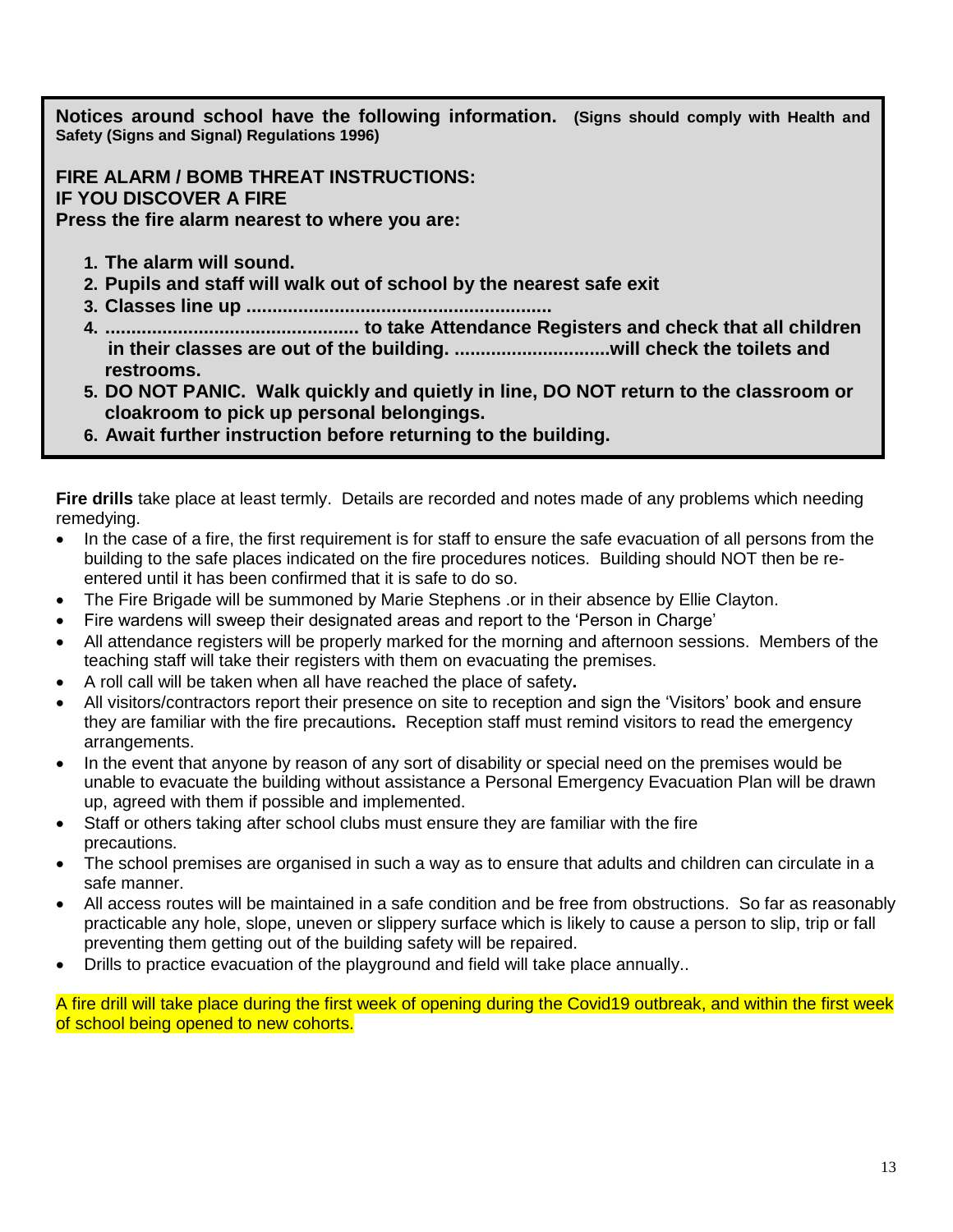# **6.10 First Aid**

The school will ensure that first aid can be rendered to staff and pupils, should they be injured or become ill. First aid needs a risk assessment to have been undertaken to ensure the provision is suitable for the school at all times including out of normal working hours and on visits and journeys.

If immediate medical assistance is thought to be necessary, parents will be contacted. However, should the parent(s) be unavailable medical assistance will be sought by the school and the child will be accompanied to the doctor or hospital by a member of staff.

The school seeks to ensure that at least two members of staff have received training on an approved first aid course and two other members of staff have the additional paediatric training.

During the partial opening of school during COVID 19, the school endeavours to ensure a paediatric first aider is present whenever children are in the building, however when this is not possible, a senior leader is nominated to take responsibility for First Aid.

## **First Aid at Work (FAW)**

At least an 18 hour course (not including breaks), over a minimum period of three days.

On completion of training, whether a full FAW course or a FAW requalification course, successful candidates should have satisfactorily demonstrated competence in all of the subject areas listed under 3.2 and also be able to:

- Administer first aid to a casualty with:
- Injuries to bones, muscles and joints, including suspected spinal injuries;
- Chest injuries;
- Burns and scalds:
- Eye injuries;
- Sudden poisoning;
- Anaphylactic shock;
- Recognise the presence of major illness and provide appropriate first aid (including heart attack, stroke, epilepsy, asthma, diabetes).

This must be renewed every three years by means of a two day re-qualification course. **Renewal dates have been extended by 3 months during the COVID19 outbreak, if staff are unable to attend refresher training in this period.**

## **Paediatric first aid**

This two-day paediatric first aid course focuses on emergency scenarios that face those looking after young children and infants, including day nurseries, private nursery schools, pre-schools, before and after school clubs for children in the early years age group, childminders and carers of children at home.

The paediatric first aid course must meet the Ofsted Early Years and Childcare Register requirements.

Understand the role and responsibilities of the paediatric first aider.

Be able to assess an emergency situation safely.

#### **Be able to provide first aid for an infant and a child:**

- who is unresponsive and breathing normally, including child and infant resuscitation
- who is unresponsive and not breathing normally
- who has a foreign body airway obstruction
- with external bleeding
- with injuries to bones, joints and muscles.

#### **Understand how to administer emergency first aid to an infant and a child with a chronic medical condition or sudden illness:**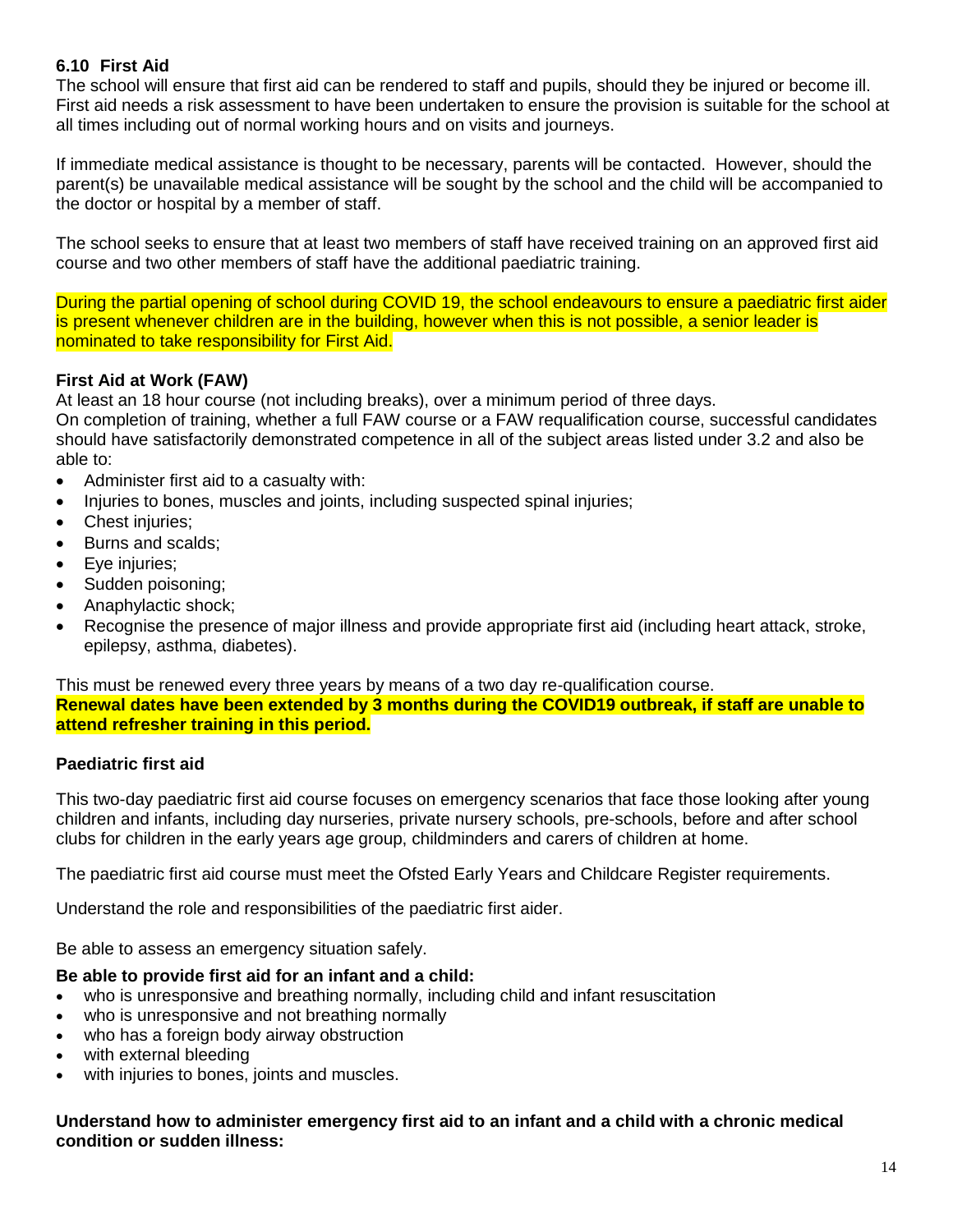- sickle cell crisis
- diabetic emergencies
- asthma attack
- allergic reaction
- meningitis
- febrile convulsions.

## **Understand how to administer first aid to an infant and a child:**

- who is experiencing the effects of extreme heat and cold
- who has sustained an electric shock
- with burns or scalds
- who has been poisoned
- who has been bitten or stung
- with minor injuries, including cuts, grazes, bumps and bruises, small splinters and nose bleeds
- with conditions affecting the eyes, ears and nose
- with head and spinal injuries
- with anaphylaxis
- who is suffering from shock.

## **Understand how to complete records relating to illnesses, injuries and emergencies.**

This must be renewed every three years by means of a one day re-qualification course.

#### **Renewal dates have been extended by 3 months during the COVID19 outbreak, if staff are unable to attend refresher training in this period.**

This training can be provided by Telford and Wrekin Council. Copies of the First Aider's certificates are displayed on the door of the first aid room.

# **First Aid Facilities**

- The first aid boxes are placed in clearly identified and accessible locations.
- Each first aid box contains a list of required first aid items and sufficient quantities of suitable first aid material and nothing else. Contents of the box will be replenished as soon as possible after use in order to ensure there is always adequate supply of all materials. Additional supplies are available from the office.The administrators are responsible for ensuring these are replenished as soon as possible after use.
- Disposable plastic gloves will be provided in the first aid box which will be properly stored and checked regularly to ensure that they remain in good condition.
- Notices are posted in prominent positions throughout the school giving locations of first aid equipment and the names of the first aiders.

During the COVID19 outbreak, a greater level of PPE may be needed when dealing with First Aid incidents as the 2m social distancing rules will not be able to be adhered to. The school has an adequate supply of disposable gloves and aprons in each room, and face visors are available if necessary to prevent possible spread of infection from droplets.

## **Recording First Aid Treatment**

Records of treatment provided will be made in the accident/Incident book for pupils/students. If the incident was work related then this will be reported and recorded using the electronic MyView system and a copy kept securely in case of follow up investigation or claim. See section **6.2** for further information on accident/incident reporting.

## **Administration of Medicines**

First Aid does not include administering medicines to children. Staff will require additional training and consent to administer medicines e.g. insulin, use of an epi-pen etc. This will only be after full consultation with the parents and the school nurse.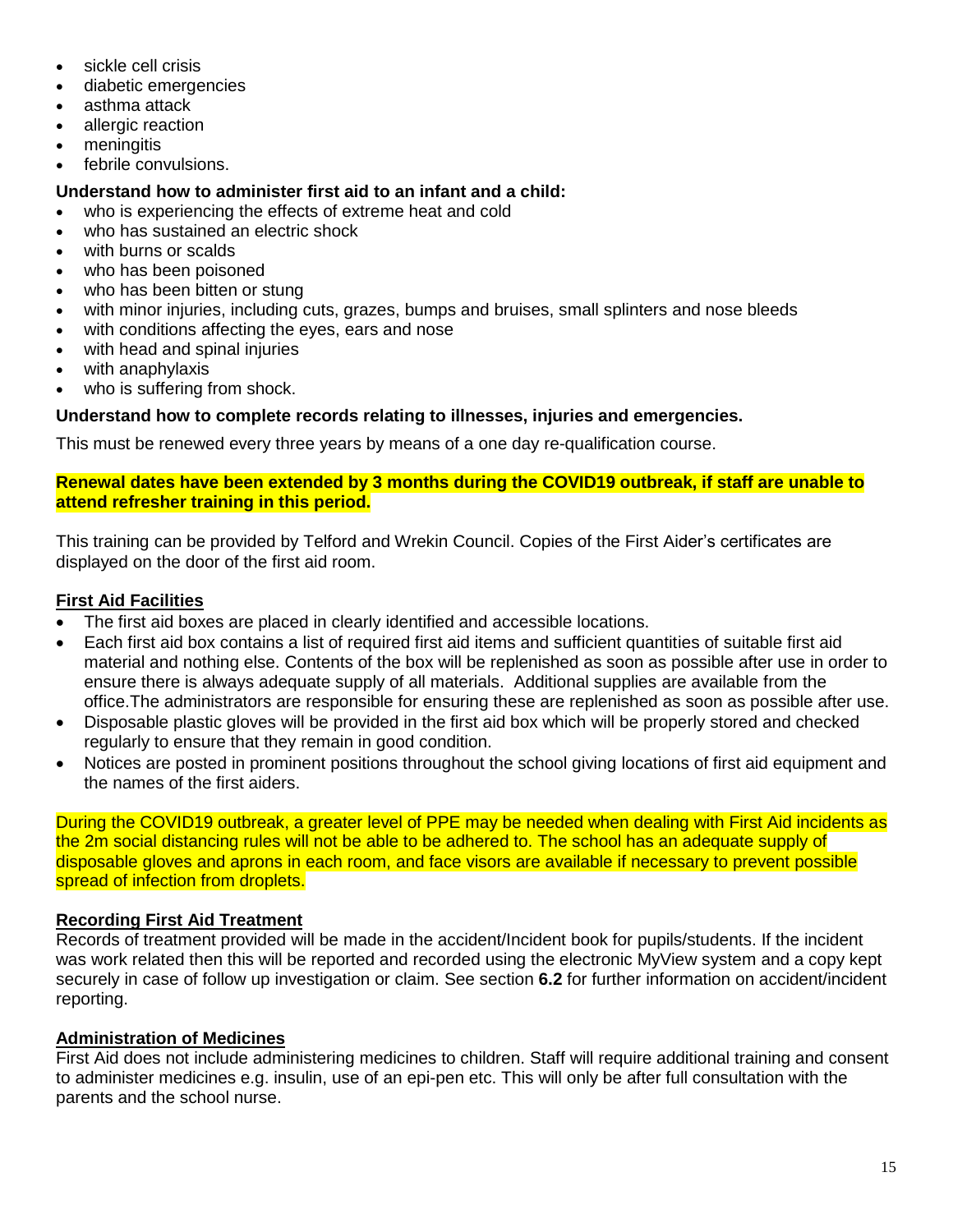Staff can be with the child as the child administers their own medicine. Any member of staff witnessing the child taking their medicine must sign a form to confirm this. Whereever possible two members of staff will be present especially when having to administer the medication.

Medicines are kept in the locked cupboard in the school office or, if required to be refrigerated can be found stored in the fridge located in the staff room Further advice can be found in the Medication in Schools Guidance found in the School Knowledge Hub SharePoint system.

Parents/Guardians will need to fill in a consent form asking for medicine to be stored in the school. Parents/Guardians must be made aware they will be responsible for making sure the medicine is kept within date.

#### **6.11 Housekeeping**

The school has adopted policies and practices which lead to a safe working environment. Good housekeeping is practiced at all times and sets a good example to the children.

- Staff should ensure that all spillages are cleaned up immediately with safe disposal of the waste. If there is a large spillage the cleaner in charge should be contacted to assist.
- All rubbish and waste paper will be disposed of every day so as to minimise the amount of combustible material in case of a fire.
- All storage areas will be kept orderly, safe and provided with easy access.
- The school premises will be cleaned to an acceptable standard on a daily basis.
- Good food hygiene standards are observed by all staff serving school meals.
- All school staff are responsible for reporting health and safety issues as these arise to the Headteacher/person with delegated responsibilities for health and safety.

As part of the school's A Coronavirus (Covid 19) Risk Assessment Plan, a full hygiene risk assessment has been carried out for during COVID19. This includes: all high contact touch points will be cleaned 3 times a day; each classroom has an ample supply of hand sanitizer, tissue bins (with lids) and antiviral disinfectant with disposable cloths; all toilet areas have hot water and an ample supply of liquid soap in appropriate dispensers; children will be actively taught and supervised washing their hands (this will be much more frequent than usual).

## **6.12 Lone Working**

#### **Working Alone should be avoided wherever possible.**

It is recognised that, from time to time, it may be necessary for school employees to work in situations or locations, which are remote from other members of staff. This will include employees working in the evenings, weekends or during the holiday in the school on their own.

In such circumstances, the school will assess the risk to these individuals and introduce suitable controls to ensure that all risks are minimised. A copy of the procedures introduced to control these risks will be available. On the staff 'T' drive

Any staff wishing to work on the premises outside normal school hours must have prior agreement from Headteacher or designated senior manager.

Also see section 6.22 for school security and people responding to call-outs.

#### **6.13 Manual Handling**

Moving heavy and awkward loads can cause injury. Where staff roles require them to undertake significant manual handling, training will be provided.

A specific manual handling risk assessment will be undertaken for the task and reviewed regularly, staff must follow the control measure at all times.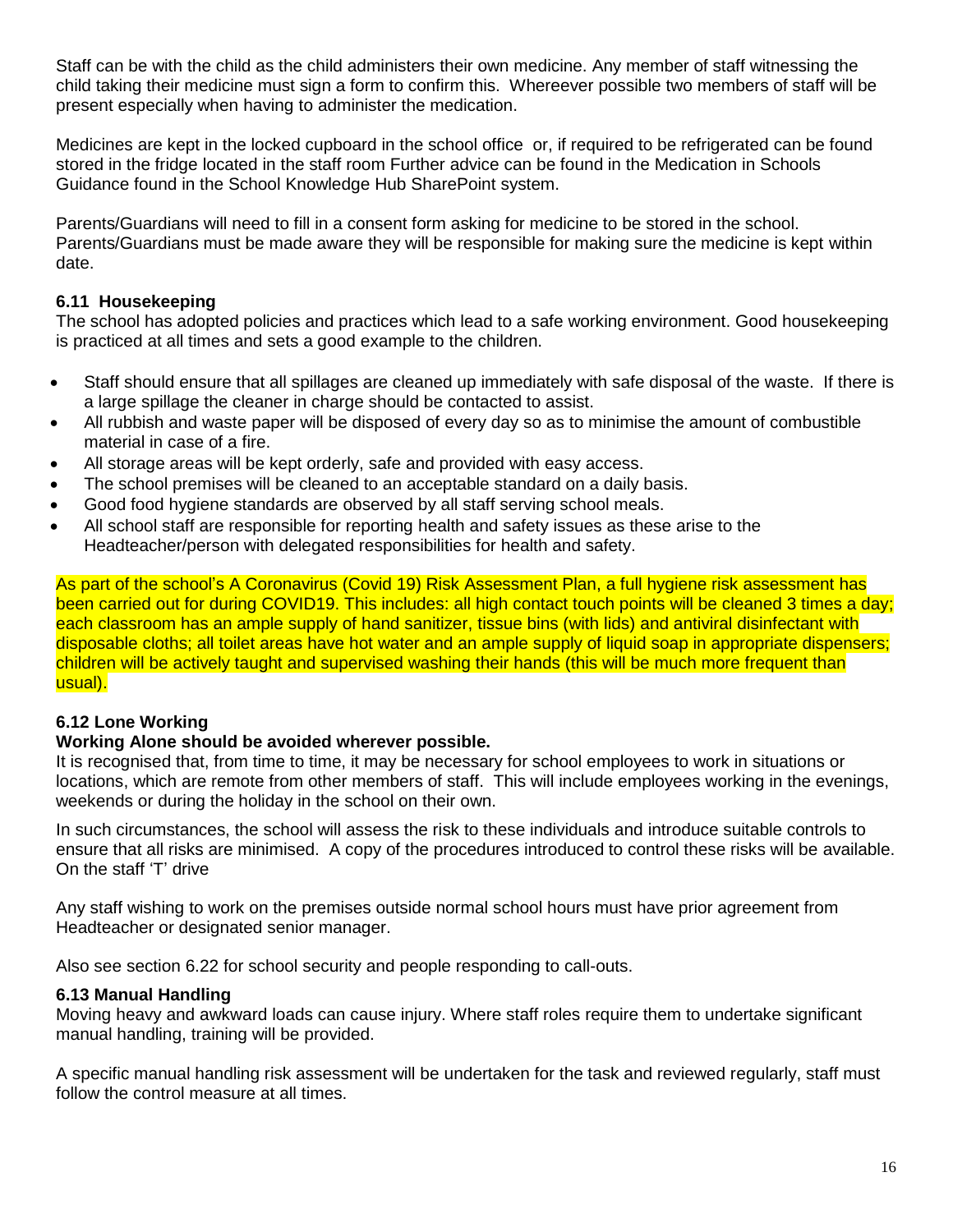## **General manual handling guidance for all staff**

To avoid manual handling injuries all staff should follow the basic manual handling procedures:

- Plan the lift before you start.
- Assess the load if it is awkward or heavy, find out whether there is a mechanical aid to use e.g. trolley or a second person to help.
- Ensure the route you are going to take is the most direct, clear from obstruction and as flat as is possible. When you off-load the object make sure the area is clear for you to do so.
- When lifting bend your knees and keep your back straight, feet apart and angled out and ensure the load is held close to the body and firmly.
- Lift smoothly and slowly and avoid twisted, stretching and reaching where practicable.

#### **6.14 Out of Hours Use of School Premises**

Consideration will be given to persons using the premises outside school hours in order to ensure their safety. A responsible person will be nominated to represent the school and a user representative sought for liaison, to ensure that all visitors understand the procedures to be adopted in the case of fire/emergency evacuation, first aid provision, and safe use of buildings, equipment, substances and other facilities.

There will be control over the number of persons attending functions at the school to ensure that they could all evacuate quickly and safely in the event of an emergency. If necessary further advice will be sought from the Fire Safety Officer details are in Section 2. Hirers of the building will be given written emergency procedures they have to comply with and sign to agree to follow the procedures

Events and entertainment programmes will be scrutinised beforehand with regard to any licensing requirements.

#### **6.15 Parental/Adult Help**

- All parents and adults must be DBS (Disclosure & Barring Service) checked if they offer to help with clubs, transport or any other school activity.
- When using their own car they must prove that their insurance cover is appropriate to take children on school business and the car is road worthy, taxed and MOT where appropriate see section 6.14 above.

#### **6.16 Personal Protective Equipment (PPE)**

PPE will be provided to staff as a last resort if no alternative control measures are available to reduce the risk to an acceptable level.

PPE will be provided to staff or pupils where this is a necessary control identified by a risk assessment. This could be eye protection, hearing protection, gloves, high visibility wear, helmets and footwear.

The caretaker will be responsible for purchasing the correct type of PPE which is suitable for the task in hand. The person who will be wearing the equipment should be involved in the process of purchase, to ensure that it is correct in size and fit so that it is comfortable to wear.

There will be suitable arrangements in place for the storage, cleaning and replacement of PPE. Staff will receive training as appropriate and will be required to wear the PPE provided. They will be responsible to keep it clean, store it correctly and report any faults so that replacements can be provided.

During COVID19 there may be more use of PPE. The administrator will be responsible for ensuring the necessary stock levels are maintained, and immediately notify the head teacher if there is any issue with this.

#### **6.17 Play Equipment (indoors and outdoors).**

All play equipment must be used in accordance to the manufacturers/installers instructions. All new pupils are given an induction on the equipment before they first use it.

Staff rota for break time supervision can be found in the Heads office/ staff room. All staff as part of their duties must visually check the play equipment before the pupils use it and check that the weather conditions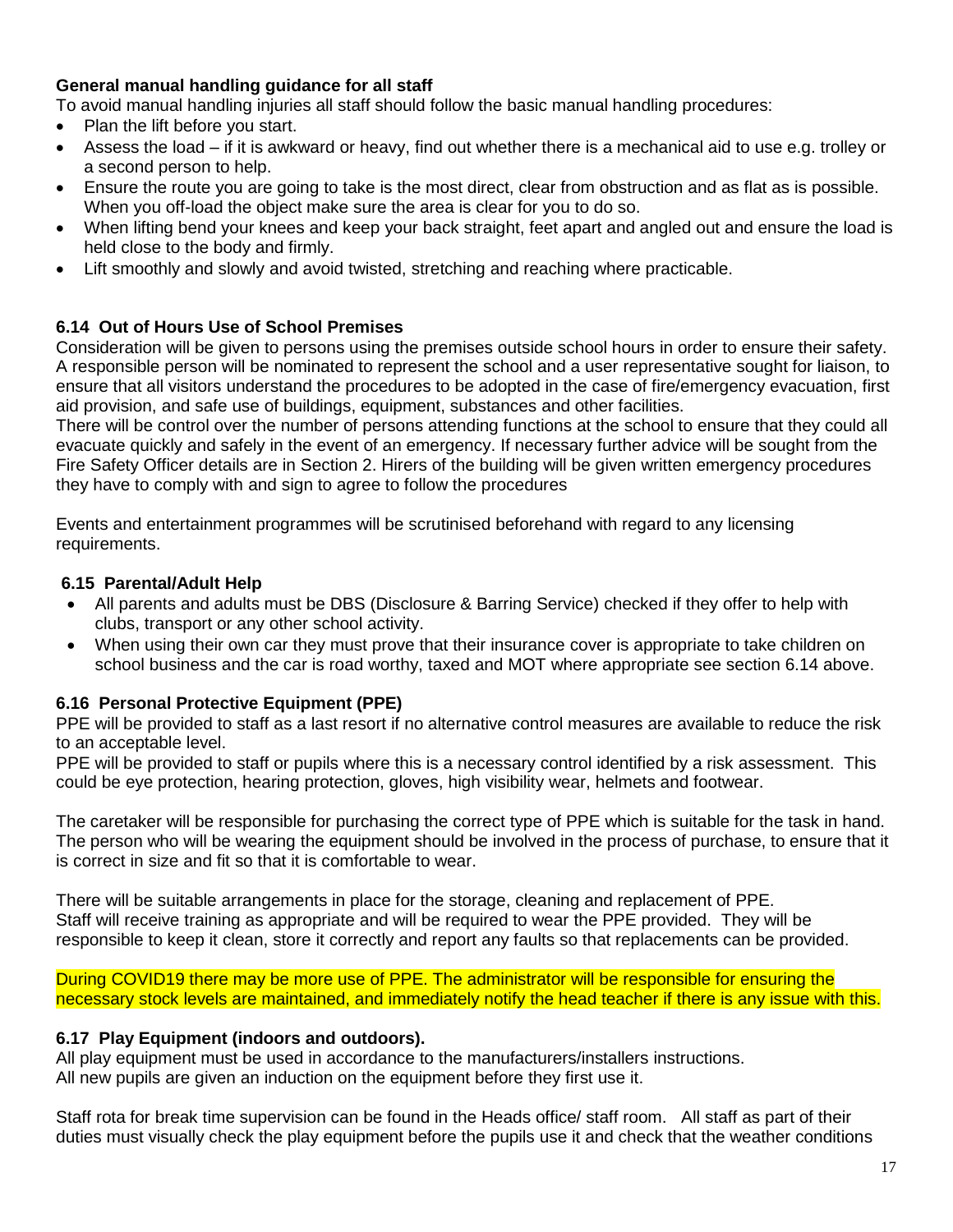are suitable for its use. Headteacher/Deputy Headteacher/ Playground Supervisor to make the final decision for the equipment to be used.

Indoor and outdoor play equipment weekly/quarterly inspections are undertaken by the Caretaker,Lunchtime Supervisors and EYFS staff. Records of the inspections are recorded and kept in a book kept by the Lunchtime supervisor manager (Tracey Ricketts) and the EYFS checks are recorded in the caretakers book. Annual inspections are undertaken by 'ROSPA' report kept in the school office.

For further information and details of the checks required see the Outdoor Playground Inspection & Maintenance Guidance available on the School Knowledge Hub SharePoint.

#### **6.18 Portable Electrical Appliance Testing**

The Headteacher or delegated responsible person is responsible for ensuring that all portable electrical equipment is tested regularly by an approved contractor.

A register of all such electrical equipment used in the school is kept in the school office.

No equipment other than that purchased as new may be used unless tested. This includes personal equipment brought into school by members of staff. All new equipment must be entered into the register as soon as practicable and not left until required to be tested.

The School Buildings Manager or administrator will be responsible for co-ordinating the registration, inspection and testing of equipment. (See section 2 for name person responsible).

All staff will be instructed to visually check electrical equipment for obvious defects before use.

All hard wired electrical installations are maintained by the Facilities Management Team at Telford & Wrekin Council at least every 5 years unless changes have occurred.

#### **6.19 Pregnancy and New Mothers**

Risk assessments must be produced to identify any further precautionary measures that are needed to protect pregnant employees. If you are expecting a baby (or have given birth in the last six months) you will need to let the Headteacher know as soon as possible. Your Headteacher will review the risk assessments applicable to you to ensure that you are as safe as possible during your pregnancy and will take any additional measures needed to protect you.

## **6.20 Risk Assessment**

The school will assess all risks to safety and health as required by the Management of Health and Safety at Work Regulations.

All significant risks will be recorded on the Telford & Wrekin Council risk assessment template. Risk assessments should be reviewed annually or if significant changes require this to be done earlier. The relevant staff will be made fully aware of any risks or additional control measures required which have been brought about by the changes. This will be monitored by the School's Health and Safety Co-ordinator.

- Risk assessments will be carried out or reviewed before every educational visit
- All P.E. activities have been risk assessed including the use of the outdoor play equipment.
- Arthog Outdoor Education Centre does its own risk assessment which staff are familiar with. They will check the control measures to ensure they correspond with the school risk assessment.

There is guidance on risk assessment in the Education Health & Safety Manual and a resource called the risk assessment bank that can be used to help record suitable risk assessments. For training on risk assessment contact the Internal Health and Safety Team.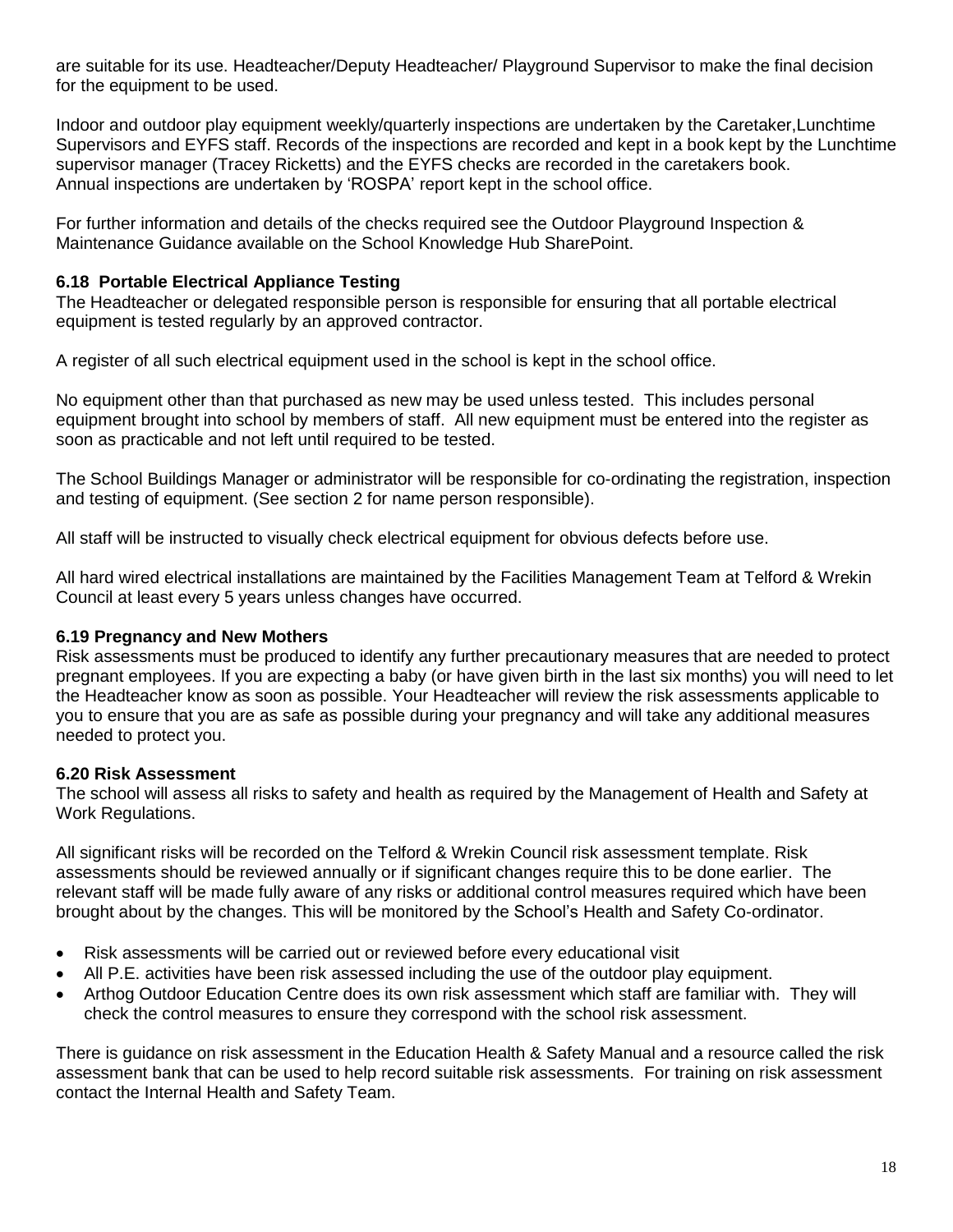A Coronavirus (Covid 19) Risk Assessment Plan has been carried out by the school to ensure all additional health and safety risks have been minimised and school is able to open as safely as possible.

## **6.21 School Security (Safeguarding)**

This will be monitored at least annually by the Health and Safety committee.

- Gates are locked at the same time each day in the morning at 9.00am.am and after school at 6pm After school clubs use main door.
- The school secretary monitors those that come to the door at reception before deciding who to let into the building.
- All visitors sign in and out and wear badges of identification or a visitor's badge.
- The main doors have good locking mechanisms.
- Intruder alarms are installed.
- The following staff have a set of keys to access the school at any time:..Paul Green, Lee Ferriday, Elizabeth Willoughby and Melanie Buttery. They can also activate the school's electronic security system. The School Administrator has a full inventory of key holders and keys that have been allocated.
- Blinds or curtains have been installed in all classrooms and corridors for security, the classroom blinds or curtains are closed at the end of each school day.

The Janitor is responsible for the security of the school at the end of the day by ensuring that doors, windows, skylights etc are secured. All staff have responsibilities for ensuring their classroom windows are shut and lights and computers are switched off at the end of the day.

## **Responding to call outs**

The following are the school's nominated representatives who will respond in the event of an out-of-hours call out : Janitor and headteacher.

The school have assessed the risks to these individuals and introduce suitable control measures to ensure that all risks are minimised. All nominated staff have been trained in how to deal with violence and aggression and will be supported if an incident occurs.

## **Lone Worker attendance**

If anyone has to attend to a call out on their own, procedures must be in place so that the individual on site keeps in contact with someone on arrival at site, at regular intervals whilst on site, when leaving site and on arriving safely at home. If the lone worker fails to make contact within the agreed time further steps to establish their whereabouts will be needed. Also see section 6.12 Lone Working.

No employee will enter a building alone unless there is an urgent and important need to do so before assistance arrives. No employee is expected to enter a building where it is believed there is a significant risk.

A copy of the detailed procedures introduced to control these risks will be kept in T Drive.. Following any event the risk assessment should be reviewed and further control measures implemented where appropriate.

## **6.22 Smoking**

Everyone's health is important so smoking is prohibited during the school day either by staff or pupils whilst on the school premises. See the smoking policy for full details.

## **6.23 Stress**

Although pressure is necessary for us to live normal lives, excessive pressure can cause stress which in turn can lead to real physical and mental problems. Training is available on handling personal stress and employees are encouraged to take their PPA time and take regular exercise. Heads are expected to be able to recognise and manage stress and try to promote a harmonious working environment within their teams. Training is available to help with this.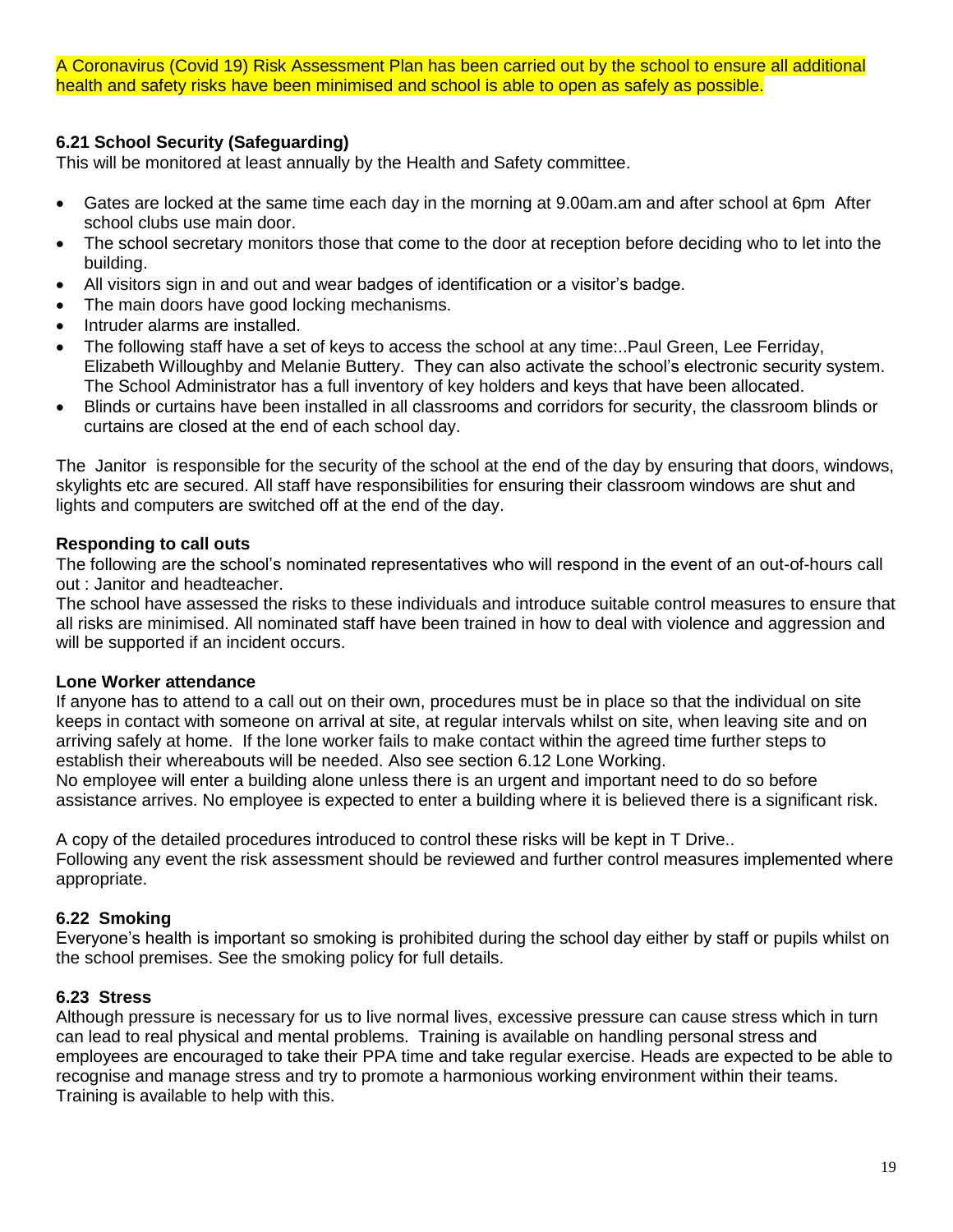If you feel that work is causing you to have too much stress or even that stress caused by other things is affecting you at work, then you need to tell your manager/Headteacher or contact the Telford & Wrekin Internal Health & Safety (tel: 383627). If you wish, all such contact can be confidential. All employees can also contact one of the independent employee counsellors for free, confidential counselling. Leaflets giving the numbers are available in school and on the Telford & Wrekin Commercial Services website.

During COVID19, there may well be a higher than usual level of stress and anxiety. Staff will be made aware of who to speak to about concerns and where to seek support.

#### **6.24 Supervision of Pupils**

The school will be open from 8.40 am to 3.00.pm on weekdays during term times. Between these times supervision will be provided. Pupils will not be allowed on site outside these times. Parents are informed of the details of the school arrangement at the beginning of the school year and reminders sent throughout the year when necessary. The school website gives details of arrangements for Breakfast Club times and After school care.

The school arrangements must contain the following:

- Supervision ratios and locations between school opening and lesson start time
- Supervision ratios and locations at break and lunchtimes
- Supervision ratios and locations between end of lessons and school closing time
- Areas to be used by pupils outside lesson times

During COVID19 there will be staggered start and end times of the day, and children will be taught in smaller than usual groups, referred to as 'bubbles'. These will be a maximum 15, or the largest number that can be accommodated in a specific room whilst maintaining 2m social distancing requirements.

#### **6.25 Training in Health and Safety**

Training on various aspects of health and safety is a legal requirement. Initial training is organised on induction and more specialist training is arranged as needed. Some training may be provided on the job. Your head teacher or manager will have details of any courses you need to attend or other opportunities to improve your health and safety skills. You should be given the opportunity to put your health and safety skills into practice and your head teacher or manager will need to follow up to check that the training you've received has been effective.

Some training is very specific to the job you are doing and should be undertaken *before* commencing work. Examples include The Moving and Handling of People, Driving Skills and Control of Substances Hazardous to Health.

One of the core competencies for Head teachers and managers is health and safety and all Head teachers and managers will be assessed on this and encouraged to improve their skills and knowledge. For any Health and Safety Training needs contact the Internal Health and Safety Team.

#### **6.26 Challenging Behaviour**

The School follows Telford & Wrekin Council's Policy and Guidance on Personal Safety at work. The Headteacher is responsible for ensuring that **all** staff:

- are aware of the policy and procedures for avoiding violence at work and reporting and recording all incidents of verbal and physical abuse. See section 6.2 for Accident Reporting.
- are aware of Telford & Wrekin Council's arrangements available for victims of violence at work.
- Know that when they have meetings with potentially hostile parents these must be in the presence of another member of staff.

Staff will be trained to manage actual and potential aggression or unacceptable behaviour where required.

The school Behaviour Policy has been updated during the COViD19 outbreak. Amendments and additions include clear sanctions for deliberate breaches of social distancing by pupils, and how to manage the need to handle or restrain pupils, including the use of searching.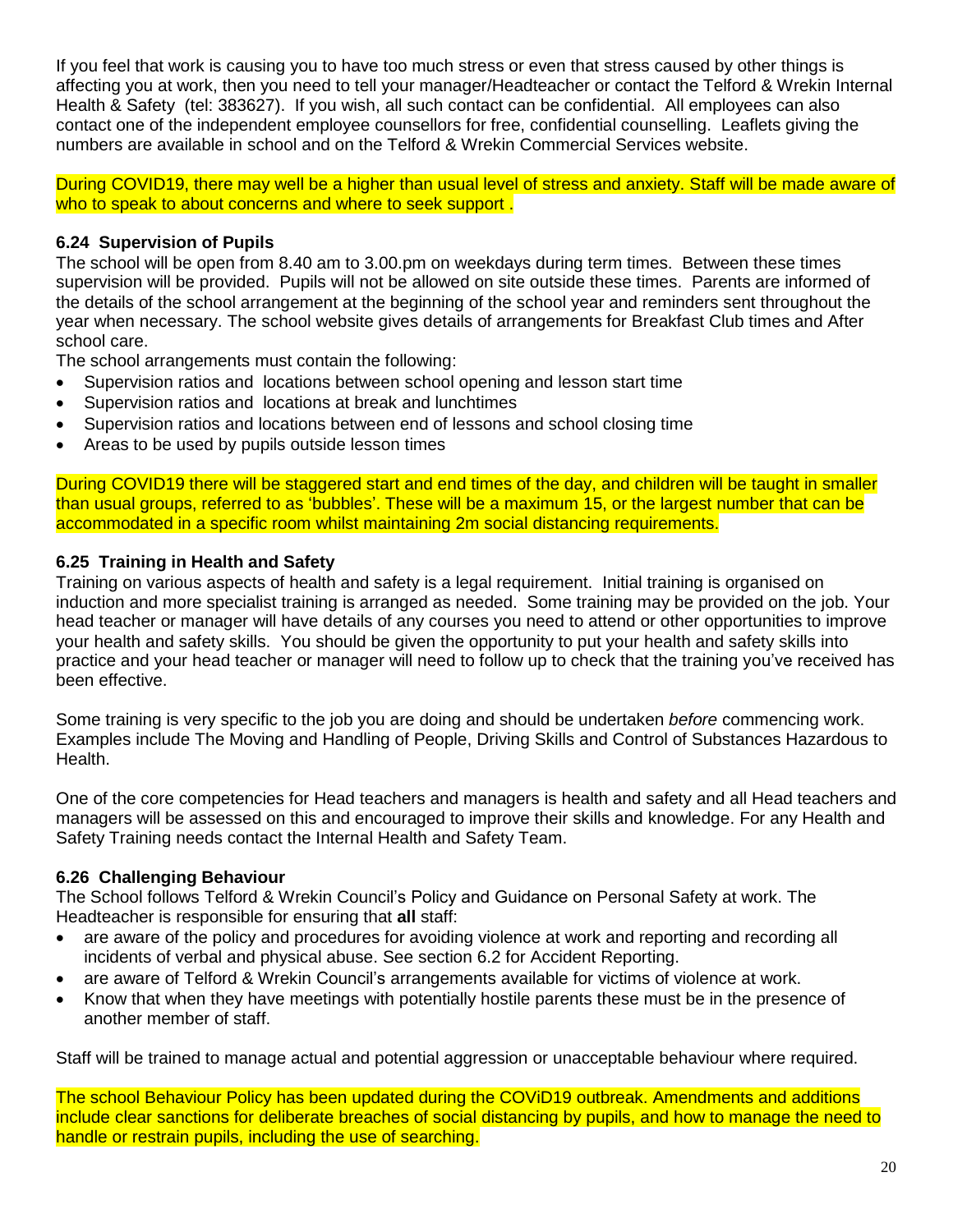## **6.27 Visits and Journeys**

Telford & Wrekin Council's Educational Visits and Journeys Guidance is followed and the Educational Visits Coordinator (EVC) is listed on page 4 of this policy. The EVC will liaise with the members of staff who will be undertaking the trip to ensure the procedures have been followed. (N.B. If the EVC is not the Headteacher then the EVC must make sure the Headteacher countersigns the approval documents including the risk assessment.)

During the COVID19 outbreak, NO visits or journeys will be undertaken by the school. This will remain the policy until such time as DfE, FCO and LA advice changes.

#### **6.28 Working at Height**

Working at height, using a ladder, can be very hazardous. An assessment must be made of the risks from such work, which should be designed out wherever possible. Equipment used for working at height must be suitable for the job, regularly inspected and well maintained. Relevant staff, particularly site managers/caretakers, must have completed ladder safety training if using a ladder is an unavoidable part of their work.

#### **6.29 Work Equipment**

Work equipment relates to all things that assist you to do your job from tables and chairs, ladders, vacuum cleaners, utensils, computers, photocopiers, fire extinguisher's etc.

The equipment must be suitable and fit for purpose. Therefore before any equipment is purchased staff must ensure they understand what is required and consult with all those that will be using the equipment:

- Consideration will be given to the installation, storage and positioning of the equipment.
- Training and use of the equipment will be required and where practical provided by the companies that provide the equipment.
- The equipment will be maintained to ensure that it remains in good condition by the Caretaker/Site Manager/or will be under contract for maintenance and repairs either via Telford & Wrekin Council - or the Supplier.

It is the responsibility of the person using the equipment to ensure it is in a safe condition before using it. They may require instruction and/or training before the initial use to know how to undertake the checks.

The school keeps a record of the inspections and checks that are made to all equipment. The log/record is kept in the Caretaker/Site Manager's Office.

## **7. MONITORING AND REVIEW**

Internal monitoring and review of the health and safety policy and procedures will be undertaken on an annual basis.

The Headteacher and the Health and Safety Committee will be responsible for reviewing and amending this policy in conjunction with the Annual Health and Safety Self Monitoring Checklist and Fire Risk Assessment which is required by Telford & Wrekin Council.

The school will make arrangements to carry out a systematic and regular programme of monitoring and reviewing of:

- 1. All accident and incident reports
- 2. All advisory reports received
- 3. All termly audit reports (where appropriate)
- 4. The annual audit report
- 5. Progress on health and safety and fire action plans, policy and procedure updates
- 6. Other information about changes is requirements as they occur.